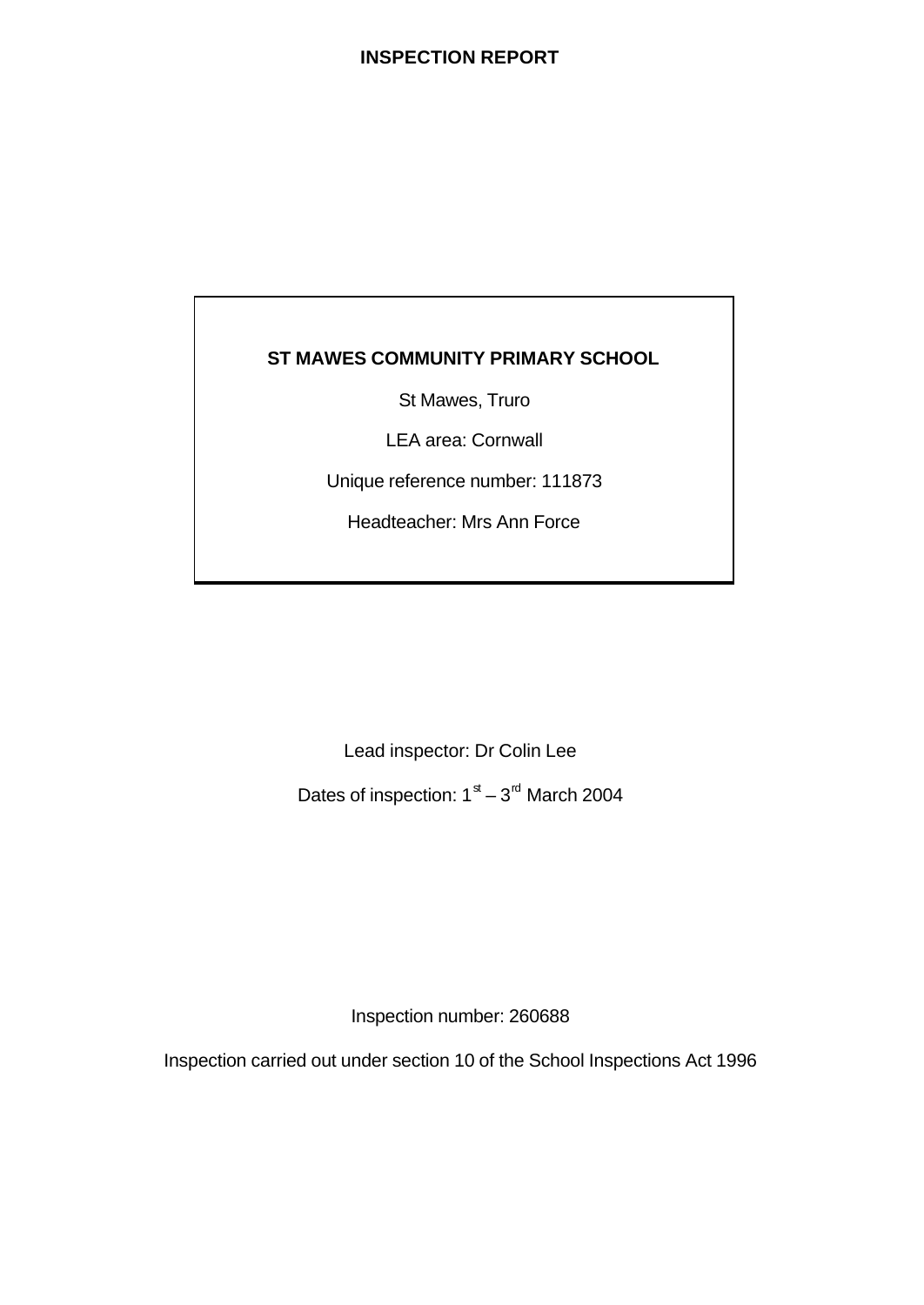#### © Crown copyright 2004

This report may be reproduced in whole or in part for non-commercial educational purposes, provided that all extracts quoted are reproduced verbatim without adaptation and on condition that the source and date thereof are stated.

Further copies of this report are obtainable from the school. Under the School Inspections Act 1996, the school must provide a copy of this report and/or its summary free of charge to certain categories of people. A charge not exceeding the full cost of reproduction may be made for any other copies supplied.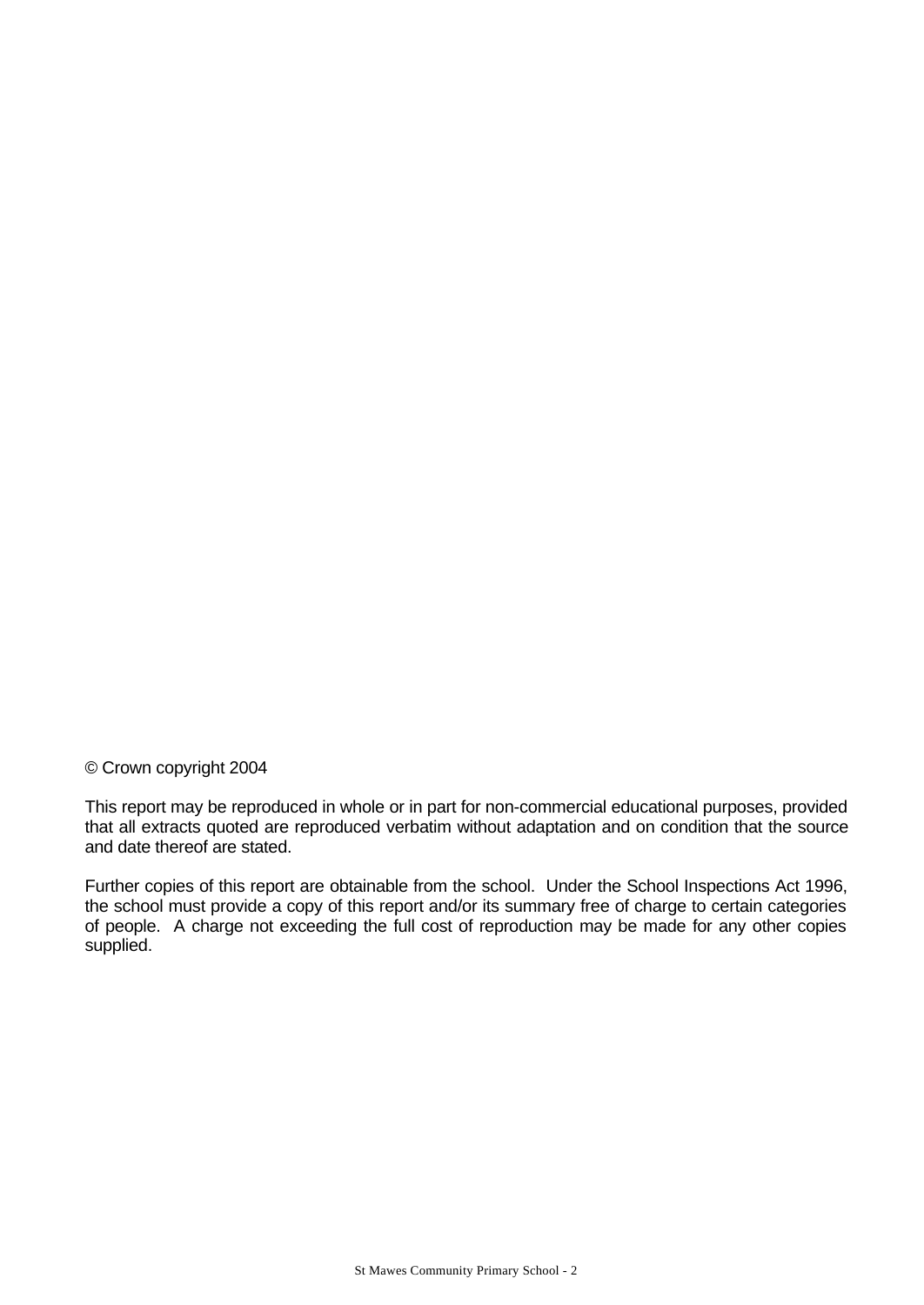# **INFORMATION ABOUT THE SCHOOL**

| Type of school:              | Primary                                                              |
|------------------------------|----------------------------------------------------------------------|
| School category:             | Community                                                            |
| Age range of pupils:         | $4 - 11$                                                             |
| Gender of pupils:            | Mixed                                                                |
| Number on roll:              | 37                                                                   |
| School address:<br>Postcode: | Grove Hill<br><b>St Mawes</b><br>Truro<br>Cornwall<br><b>TR2 5BP</b> |
| Telephone number:            | 01326 270575                                                         |
| Fax number:                  | 01326 270575                                                         |
| Appropriate authority:       | The Governing Body                                                   |
| Name of chair of governors:  | Mr M Bowen                                                           |
| Date of previous inspection: | 5 <sup>th</sup> October 1998                                         |

# **CHARACTERISTICS OF THE SCHOOL**

St Mawes is a very small primary school with 37 pupils on roll, four of whom are of reception age and are attending part-time. Pupils are predominantly of white British heritage and there are no pupils for whom English is an additional language. Most pupils live in the village of St Mawes and socioeconomic backgrounds are below average overall. A significant number of pupils join or leave the school during the course of a school year. The level of this mobility is higher than in most primary schools. Proportions of pupils with special educational needs are well above average. The special needs cover a spectrum of general and specific learning difficulties, social, emotional and behavioural difficulties and one pupil has a statement of special educational needs. The attainment of children when they start school is well below average overall. There are two classes in the school, one for children of reception age and pupils in the infants, and the other for juniors.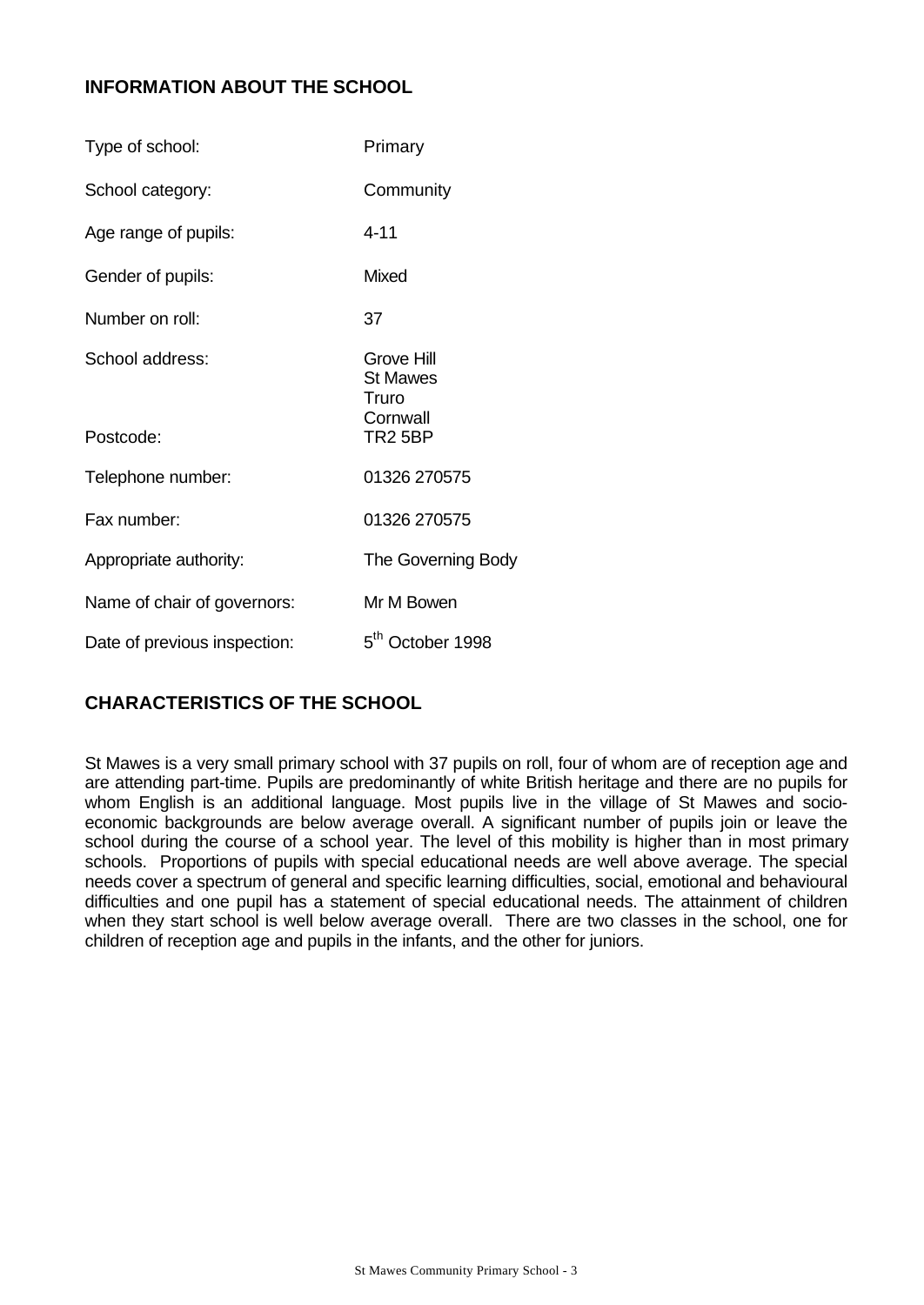# **INFORMATION ABOUT THE INSPECTION TEAM**

| Members of the inspection team |                  | <b>Subject responsibilities</b> |                                             |
|--------------------------------|------------------|---------------------------------|---------------------------------------------|
| 21854                          | Dr Colin Lee     | Lead inspector                  | English                                     |
|                                |                  |                                 | Science                                     |
|                                |                  |                                 | Art and design                              |
|                                |                  |                                 | Design and technology                       |
|                                |                  |                                 | <b>Music</b>                                |
|                                |                  |                                 | Physical education                          |
|                                |                  |                                 | English as an additional language           |
| 9146                           | Mr Mark Brennand | Lay inspector                   |                                             |
| 32533                          | Mrs Val Edwards  | Team inspector                  | <b>Mathematics</b>                          |
|                                |                  |                                 | Information and communication<br>technology |
|                                |                  |                                 | Geography                                   |
|                                |                  |                                 | History                                     |
|                                |                  |                                 | Religious education                         |
|                                |                  |                                 | Personal, social and health<br>education    |
|                                |                  |                                 | The Foundation Stage curriculum             |
|                                |                  |                                 | Special educational needs                   |

The inspection contractor was:

*Criterion School Inspections*

*Juniper House 23 Abbots View Abbotswood Cinderford Gloucestershire GL14 3EG*

Any concerns or complaints about the inspection or the report should be made initially to the contractor. The procedures are set out in the leaflet *'Complaining about Ofsted Inspections'*, which is available from Ofsted Publications Centre (telephone 07002 637833) or Ofsted's website (www.ofsted.gov.uk).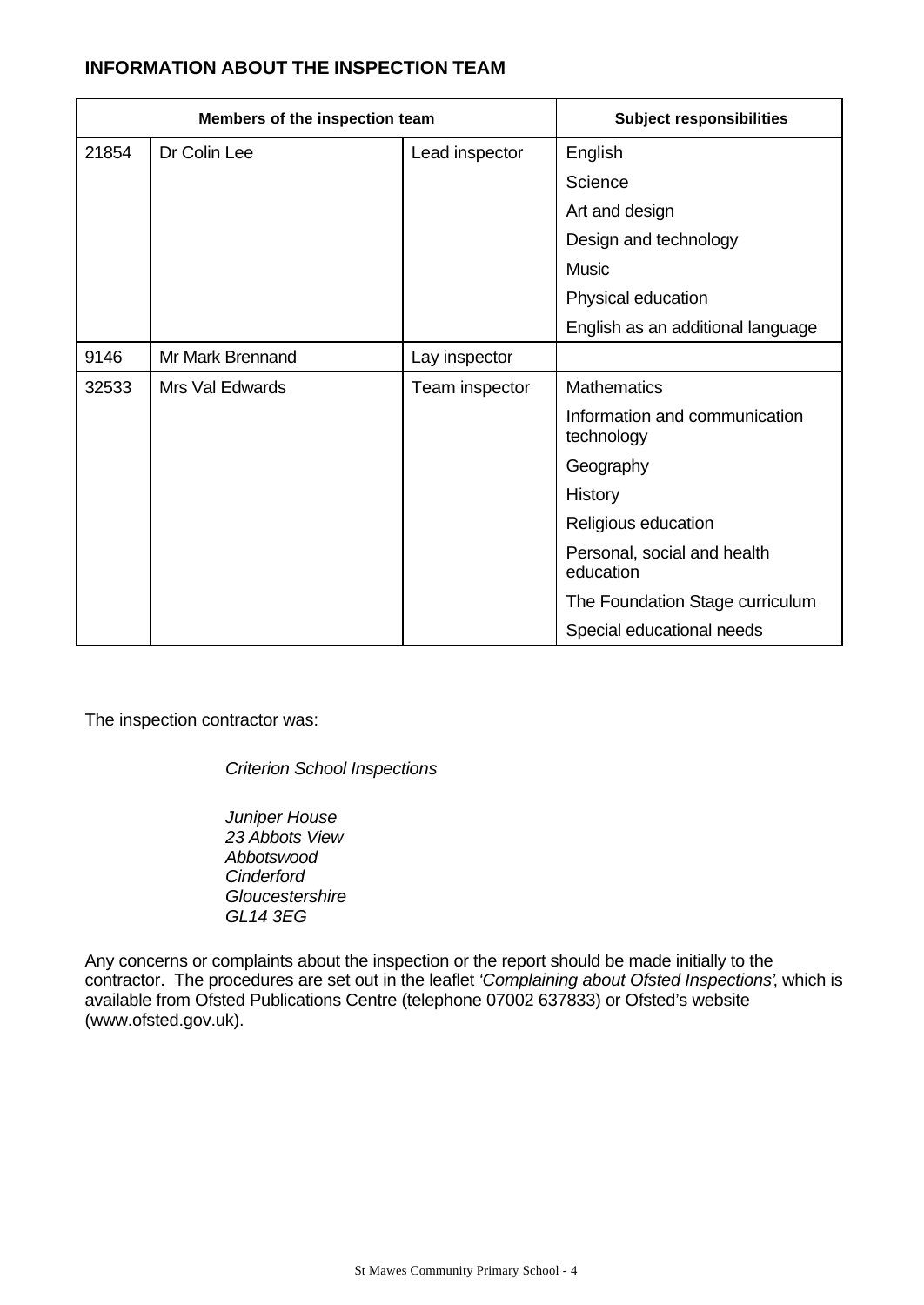|                                                                                                                                    | Page      |
|------------------------------------------------------------------------------------------------------------------------------------|-----------|
| <b>PART A: SUMMARY OF THE REPORT</b>                                                                                               | $6 - 7$   |
| <b>PART B: COMMENTARY ON THE MAIN INSPECTION FINDINGS</b>                                                                          |           |
| <b>STANDARDS ACHIEVED BY PUPILS</b>                                                                                                | $8 - 10$  |
| Standards achieved in areas of learning, subjects and courses<br>Pupils' attitudes, values and other personal qualities            |           |
| <b>QUALITY OF EDUCATION PROVIDED BY THE SCHOOL</b>                                                                                 | $10 - 14$ |
| Teaching and learning<br>The curriculum<br>Care, guidance and support<br>Partnership with parents, other schools and the community |           |
| <b>LEADERSHIP AND MANAGEMENT</b>                                                                                                   | $15 - 16$ |
| <b>PART C: THE QUALITY OF EDUCATION IN AREAS OF LEARNING AND</b><br><b>SUBJECTS</b>                                                | 17-29     |
| AREAS OF LEARNING IN THE FOUNDATION STAGE                                                                                          |           |
| <b>SUBJECTS IN KEY STAGES 1 AND 2</b>                                                                                              |           |
| <b>PART D: SUMMARY OF THE MAIN INSPECTION JUDGEMENTS</b>                                                                           | 30        |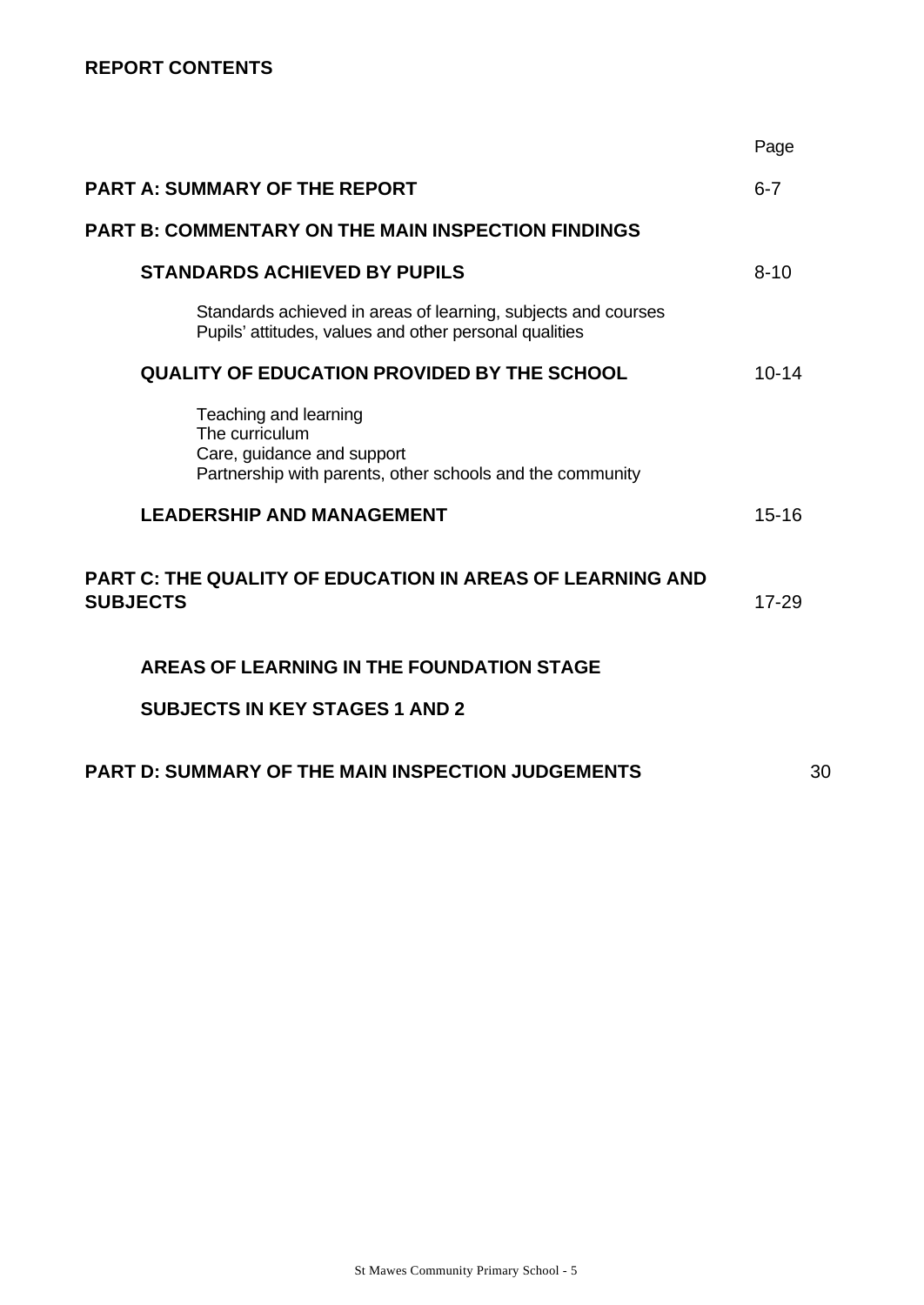# **PART A: SUMMARY OF THE REPORT**

# **OVERALL EVALUATION**

**St Mawes is a good school that is a vital part of the local community.** Pupils achieve well and they are making good progress across the curriculum, especially in English, mathematics and the creative subjects. The good teaching helps pupils to attain standards that are often higher than they could reasonably be expected to achieve. Staff work very effectively as a united team and are highly committed to ensuring that all pupils receive a high quality of education that fully meets their needs. The headteacher's good leadership and management are having a significant impact by improving the school's overall effectiveness. Being a very small school, the funding per pupil is high but the school is doing well to provide satisfactory value for that amount of money.

The school's main strengths and weaknesses $^{\rm 1}$  are:

- Pupils' levels of achievement are good in relation to their past attainment.
- A broad, rich curriculum is provided.
- Standards in art and design are above average in all age groups.
- The headteacher provides good leadership and management.
- By the end of Year 2, standards in the fluency and range of vocabulary used in speaking are below average.
- The very good provision for pupils with special educational needs owes much to the very good coordination and the high quality of the work of teaching assistants.
- The school provides very good care, support and guidance for all pupils.
- $\bullet$  Further work is needed on planning for the Foundation Stage<sup>2</sup>.
- Partnerships with parents, the community and other schools are very good.

The school was previously inspected in October 1998. At that time a few areas were identified as weaknesses and these have all been addressed and rectified. The characteristics of the school have changed since the last inspection, most notably in the much higher proportion of pupils with special educational needs. There has been a complete change of full-time teaching staff, including the headteacher. Pupils' standards reflect the characteristics of each small year group, but they are frequently above those that could reasonably be expected when the low starting point is taken into consideration.

| <b>Results in National</b><br>Curriculum tests at the end |      | similar schools |      |      |
|-----------------------------------------------------------|------|-----------------|------|------|
| of Year 6, compared with:                                 | 2001 | 2002            | 2003 | 2003 |
| English                                                   |      | F*              |      | F*   |
| <b>Mathematics</b>                                        |      | F*              |      |      |
| Science                                                   |      | ⊏∗              |      | ⊏∗   |

# **STANDARDS ACHIEVED**

l

*Key: A - well above average; B – above average; C – average; D – below average; E – well below average Similar schools are those whose pupils attained similarly at the end of Year 2.*

**Across the school as a whole, pupils achieve well.** Caution is needed, however, when considering data in the table above because the numbers of pupils involved are very small. The standards of two of the four pupils in Year 6, who took the national tests in 2003, had been consistently below average during their time in the school, due to their special educational needs. The effect of this was to place the school's results in English and science in the lowest five per cent of schools. What the data fails to show is that not all test papers were completed and that attainment of Level 4 in science by one pupil was an exceptional achievement. The targets for the pupils currently in

 $1$  The strengths and weaknesses are listed in order of significance.

 $2$  The Foundation Stage caters for children from the age of three to the end of the reception year.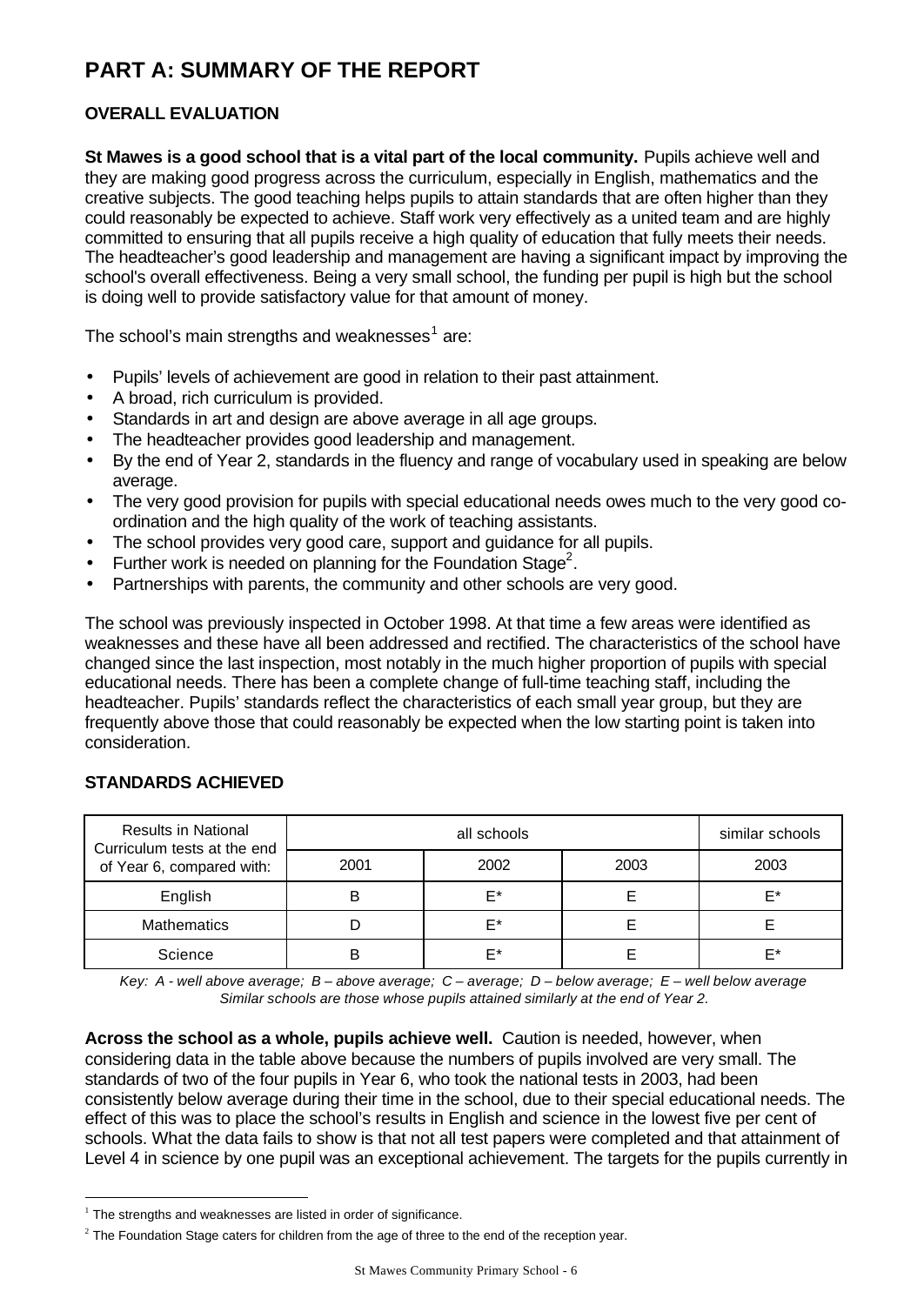Year 6 are challenging. However, such is the effect of the good quality of teaching that they have experienced and continue to receive, that they are not only achieving well but are on track to attain the targets set for them by the end of the year. By the end of Year 6, pupils are on track to match national average standards in mathematics and science. The learning difficulties of several pupils in Year 6 mean that standards overall are below average in English. By the end of Year 2, standards are average in reading and science, below average in speaking and listening, writing and mathematics. Throughout the school, standards in art and design are above what is typically seen in other schools and in all other subjects standards are the same as in other schools. There is insufficient evidence to judge standards in music across the school or in information and communication technology by the end of Year 2. Pupils with special educational needs achieve well. The high quality of the support for these pupils from a very good small group of teaching assistants is a major reason for the pupils' good progress. The children in the Foundation Stage are making good progress from a well below average starting point. They are on track to reach all the goals expected, by the end of the reception year, apart from in communication, language and literacy, and in mathematical development, which are the two areas of greatest weakness when the children start school.

**The quality of pupils' personal development, including their spiritual, moral, social and cultural development, is very good.** Pupils' attitudes and behaviour are good, Attendance rates are below the national average and, therefore, unsatisfactory; while punctuality is satisfactory.

### **QUALITY OF EDUCATION**

**The quality of education provided by the school is good. The overall quality of teaching and learning is good,** particularly in the junior class, and it is the main reason for good achievement by all pupils. The challenging situation of several year groups in each class is met successfully by the planning of the curriculum. For pupils in the juniors, this provides a very good range of learning opportunities that is especially rich and stimulating. Throughout the school, provision is supported well by very competent teaching assistants and very good use is also made of individual teachers' areas of specialist expertise.

The school shows good concern for the care, health and safety of pupils and provides them with very good support and guidance. There is a high level of quality support for pupils with special educational needs. The school works very well with parents, providing good information about their children's education and how they can help. There are very good links with other schools in the area which are beneficial to both pupils and staff. Similarly, links with the community are very good and the school is a very important institution within the community.

#### **LEADERSHIP AND MANAGEMENT**

**Leadership and management are good overall**. The headteacher has quickly established highly effective leadership and management of the school which focuses on raising standards through improved quality of teaching, ensuring good management by all staff and through a commitment to teamwork involving all members of teaching and non-teaching staff, pupils, parents and governors. Improvements are managed well by this teamwork approach. The well-led governing body uses very effective procedures to monitor and evaluate the school's progress. The governors ensure that all statutory requirements are being met.

# **PARENTS' AND PUPILS' VIEWS OF THE SCHOOL**

Parents express very good views about the school. They particularly appreciate the high expectations that the school has of its pupils. They are pleased with levels of progress and the good teaching. Pupils are very positive about the school and enjoy their learning and the opportunities that they have to contribute to the running of the school.

# **IMPROVEMENTS NEEDED**

The most important things the school should do to improve are:

• Raise the standard of pupils' speaking and listening skills by the end of Year 2.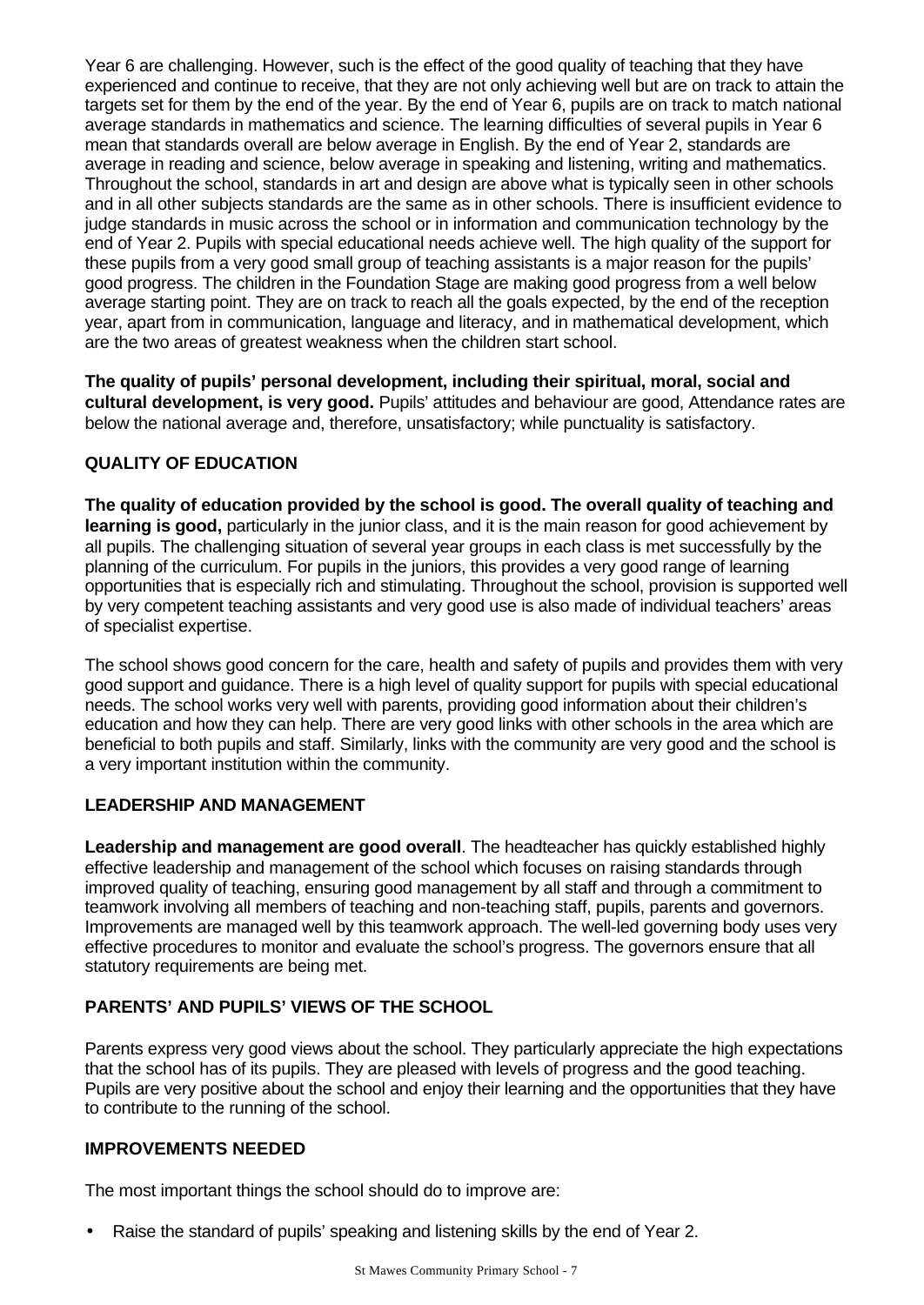• Refine the planning for the Foundation Stage and ensure that learning intentions are clear for each area of learning.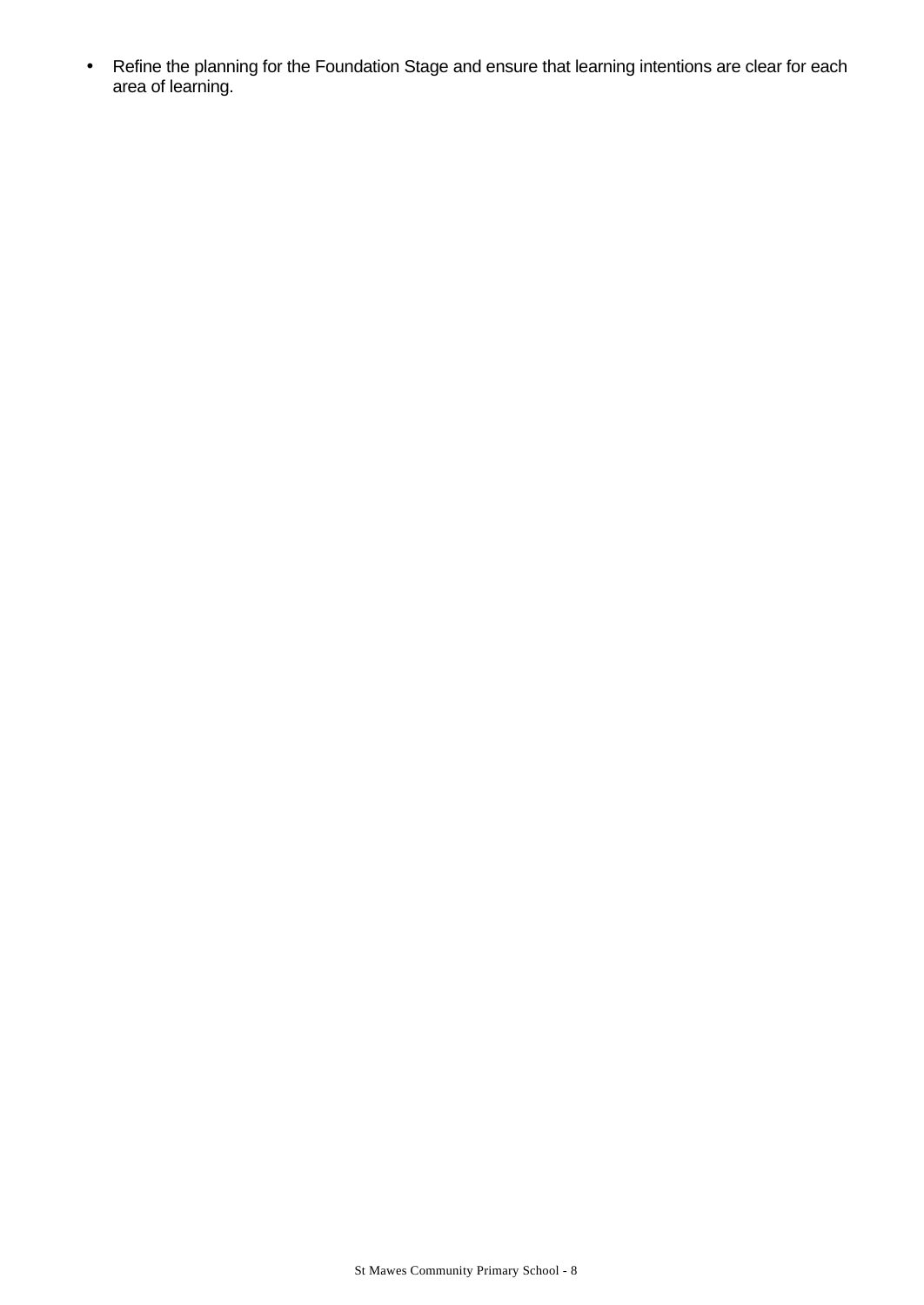# **PART B: COMMENTARY ON THE INSPECTION FINDINGS**

# **STANDARDS ACHIEVED BY PUPILS**

#### **Standards achieved in areas of learning, subjects and courses**

Pupils of all abilities are achieving well. Standards in core subjects are below average overall but represent good progress from a low starting point when pupils began their schooling. Creative and practical subjects are strengths and standards in some aspects are above those found in other schools.

#### **Main strengths and weaknesses**

- From a low starting point, all pupils make good progress and achieve well.
- Standards in art and design at all ages are above those found in most schools.
- Standards in speaking and listening are not high enough by the end of Year 2.

#### **Commentary**

l

- 1. Summary statements about standards in a year group have to be interpreted in relation to the particular characteristics of the school population. A third of the pupils in the school have special educational needs and, while there is some variation of the proportion with such needs in each year group, the otherwise average performance of most year groups is depressed by the presence of these pupils. In particular it should be noted that two of the six pupils in Year 2 have learning difficulties, as do three of the seven pupils in Year 6. Additionally, this is a school that currently has very few pupils of above average ability.
- 2. On entry to the school, children's attainment is well below average, overall, with a particularly significant weakness in language development. By the end of the reception year, children may not attain the early learning goals<sup>3</sup> that are set for communication, language and literacy and mathematical development, but they are on track to achieve many of the goals in other areas of learning. This is good achievement.
- 3. The pupils currently in Year 2 are achieving well, overall, and such is the good progress made in reading and science that the majority are in line to attain average standards by the end of the year. Standards in speaking, listening, writing and mathematics are below average, overall, but pupils of average ability are on track to match expected standards in writing by the end of the school year. This is due, in particular, to the good quality of their poetry writing. Standards in art and design are above those found in most schools. Standards in religious education, design and technology, geography, history and physical education are typical of the age group. There is insufficient evidence to judge standards in either information and communication technology or music.
- 4. The school's past results in the national tests for pupils in Year 2 have generally reflected at least satisfactory progress during the pupils' time at the school, bearing in mind the low starting point of many pupils. However, these test results must be judged with caution due to the very small numbers of pupils involved. The test results in 2003, for pupils at the end of Year 2, were, overall, well below the national averages but this reflected the high proportion of pupils with special educational needs.
- 5. Pupils continue to achieve well when they are in the juniors. In Year 6, standards are average in mathematics and science, but below average in English. On paper, this compares favourably with the school's national test results for pupils in Year 6 in 2003. However, the results of those four pupils disguise the fact that the two pupils with special educational needs failed to complete all the test papers.

 $3$  The early learning goals set out what children should achieve by the time they reach the end of the reception year in primary school.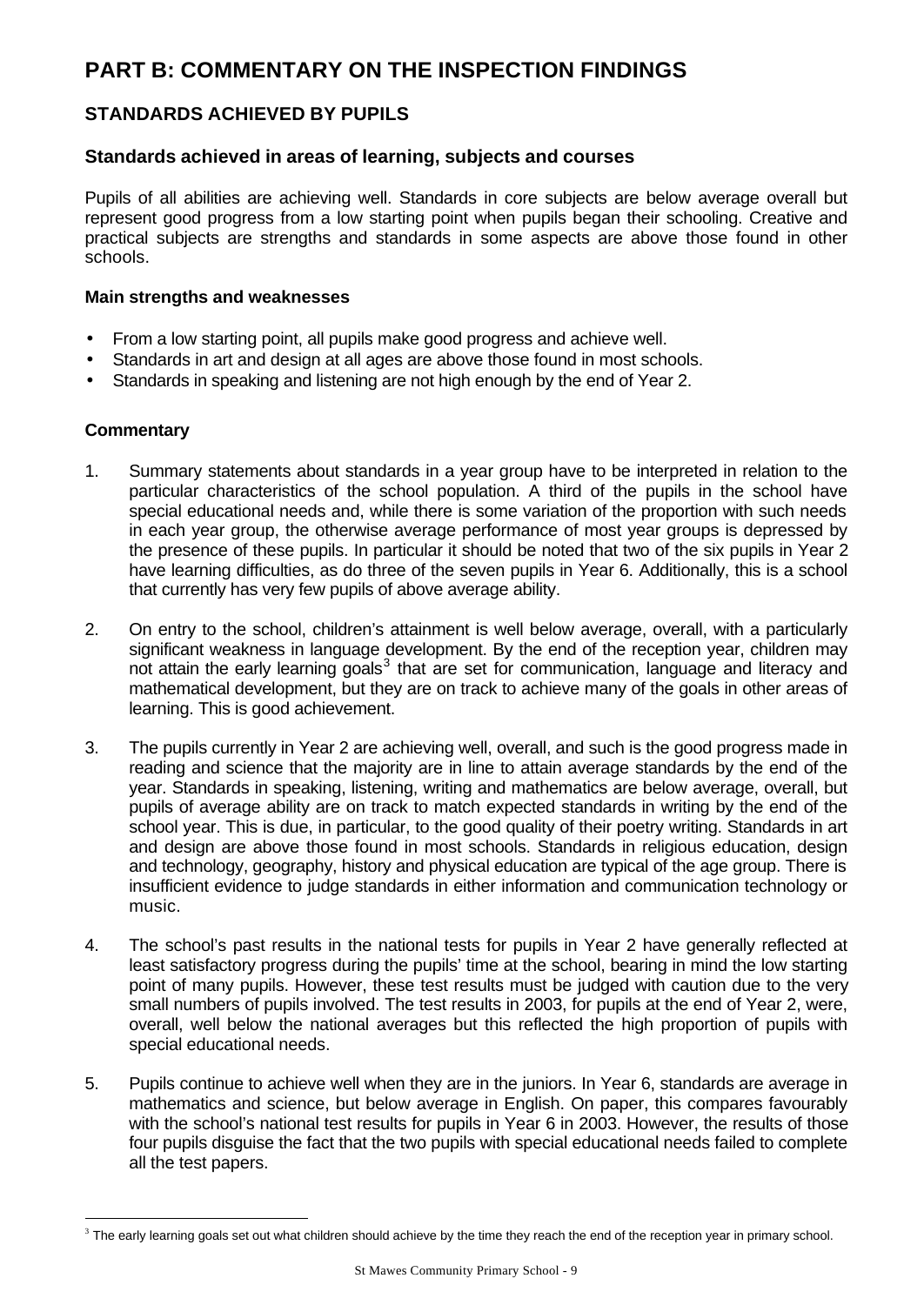- 6. The good teaching is successfully raising standards of pupils in the juniors. This is seen in writing, in which there has been good staff training and a beneficial change in how learning activities are planned and taught. The effectiveness of teaching is also seen in creative subjects. In art and design, for example, standards in Year 6 are better than in most schools. Standards match those in other schools in design and technology, although the high quality of the products that pupils make indicates good skills, whereas, the ability to design and evaluate the products is less well developed. The evidence of past performance in music indicates that standards of composition and instrument performance are above those typically found. Standards in geography, history, information and communication technology, physical education and religious education match those found in other schools. Information and communication technology has improved since the last inspection. Good attention has been paid to weaknesses found at that time and good teaching by teachers and teaching assistants has successfully raised standards.
- 7. Achievement by all pupils in the juniors, including those with special educational needs, is good over time, good in many lessons, and very good in a minority of lessons. In the case of pupils with special educational needs, their good progress is due to the high quality of support and the good attention paid to the short-term targets that have been set for the pupils. Such targetsetting is now increasingly in evidence for other pupils in English and mathematics and it is having a positive effect on their progress. The broader targets of what pupils in Year 6 should achieve in the forthcoming 2004 national tests are based on very accurate, well-informed predictions by the school. The targets are challenging but pupils are on track to achieve them.

### **Pupils' attitudes, values and other personal qualities**

Pupils' attitudes and behaviour are good. Pupils' personal development, including their spiritual, moral and cultural development, is very good. Social development is excellent. Attendance is unsatisfactory.

#### **Main strengths and weaknesses**

- Pupils acquire a very good understanding of their role in the community.
- Good attitudes and behaviour reflect the very high expectations of the school.
- There are very good relationships between pupils and between pupils and adults.
- The level of attendance is below the national average.

- 8. In an isolated community a school can play a vital role in drawing people together and providing a focus for activities. St Mawes Primary School more than achieves this, in the first instance by projecting its own sense of community. Children play and work very well together and older pupils take great pride in their responsibilities towards those who are younger than them. Further evidence of the way in which they willingly accept their responsibilities can be seen through the exercise programmes 'Wake and Shake' and 'Huff and Puff' and the Thursday dance club, all of which are pupil led. In addition, those who are members of the ECO Committee have introduced initiatives which have made an impact not only on the school but also the local community. Examples include locating bottle banks in the village, tree planting and beach cleaning and collecting paper, tin foil and batteries for re-cycling programmes. The school is very actively involved in all community events and all of this work provides pupils with an excellent appreciation of their role in community life.
- 9. A number of pupils demonstrate challenging behaviour but they are managed well so that the behaviour, both in lessons and in the recreation areas at playtimes and lunchtime, is good. Pupils understand and appreciate the rewards and sanctions that are applied and, as a result, they have a good grasp of the difference between right and wrong.
- 10. Much of the reason for the successful management of the behaviour is due to the very good relationships which exist between staff and pupils. Of particular note is the work of teaching assistants assigned to deal with those pupils who are challenging. The successful creation of mutual trust has helped to create a calm atmosphere. The number of adults in the school, including teaching staff, parents and governors is regularly high for a school of this size and this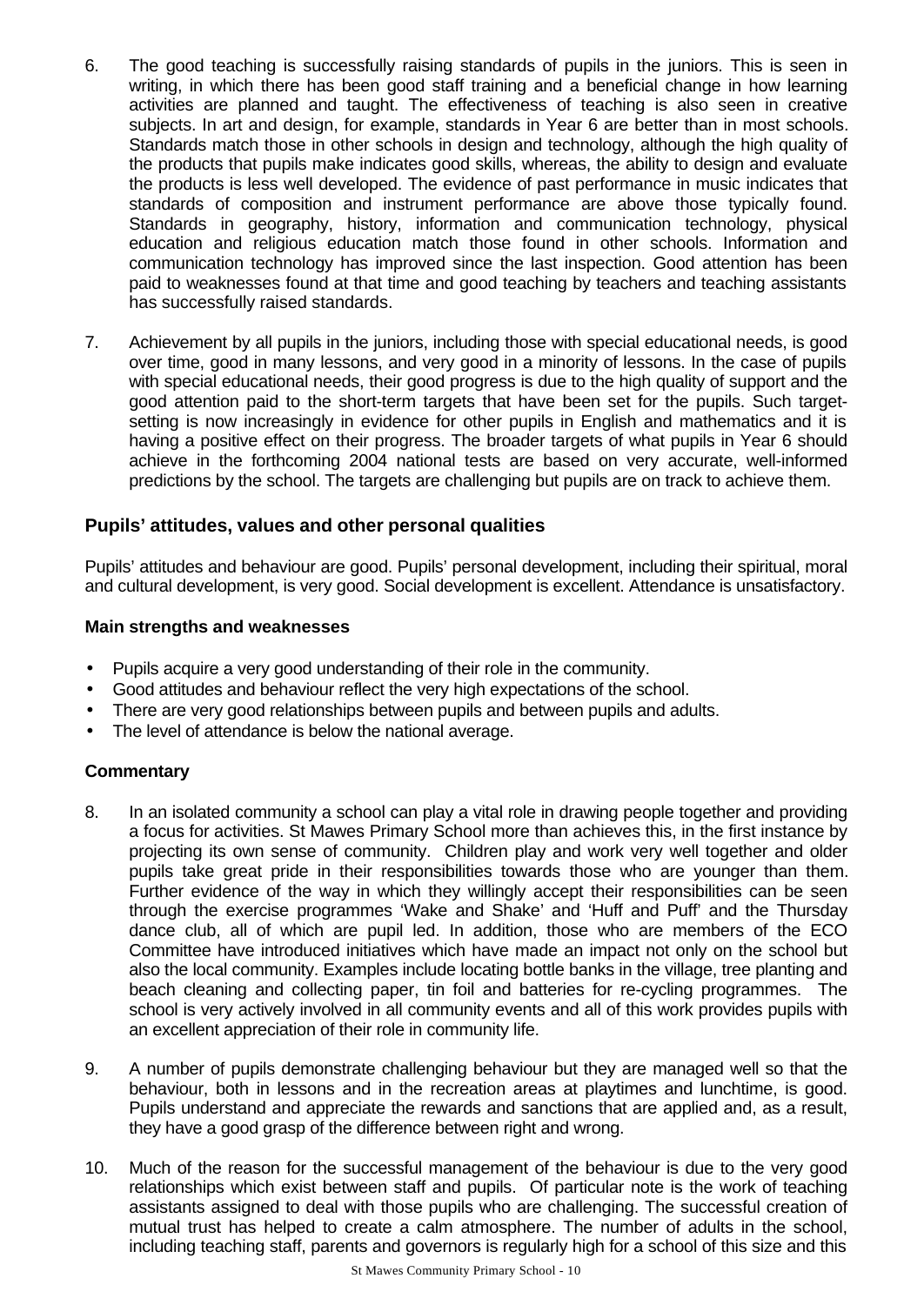means that pupils can learn from these relationships and are confident in their company and keen to engage in conversation.

#### **Attendance**

11. Since the last inspection the trend for parents to take their children out of school for holidays in term time has increased so that it now forms the majority of the authorised absence. As a result the overall level of attendance is unsatisfactory. Despite regular reminders to parents in newsletters, about the importance of taking holidays outside term time the nature of the seasonal employment for many families precludes this. Punctuality is good. There has been one fixed-period exclusion in the last school year.

#### *Attendance in the latest complete reporting year (%)*

| Authorised absence |     | Unauthorised absence |     |  |  |
|--------------------|-----|----------------------|-----|--|--|
| School data        | 6.4 | School data<br>0.1   |     |  |  |
| National data      | 5.4 | National data        | 0.4 |  |  |

*The table gives the percentage of half days (sessions) missed through absence for the latest complete reporting year.*

#### *Ethnic background of pupils Exclusions in the last school year*

| Categories used in the Annual School Census |  | No of pupils on<br>roll |  | Number of<br>fixed period<br>exclusions | Number of<br>permanent<br>exclusions |
|---------------------------------------------|--|-------------------------|--|-----------------------------------------|--------------------------------------|
| White - British                             |  | 36                      |  |                                         |                                      |
| White – any other White background          |  |                         |  |                                         |                                      |

*The table gives the number of exclusions, which may be different from the number of pupils excluded.*

# **QUALITY OF EDUCATION PROVIDED BY THE SCHOOL**

The school provides a good quality of education through good teaching and a broad, balanced and well-planned curriculum.

# **Teaching and learning**

Teaching and learning are good overall.

#### **Main strengths and weaknesses**

- Good teaching is raising the pupils' levels of attainment and improving their achievement across the curriculum.
- Teaching assistants make a very positive contribution to pupils' learning through good teaching and thorough knowledge of the pupils with whom they work.
- The planning of teaching and learning in the Foundation Stage is not yet identifying what children should learn from the activities in each area of learning.

#### **Commentary**

12. Judgements on teaching and learning for the school as a whole take account of the fact that in the larger junior class nearly all teaching is good, while in the much smaller class of infants, teaching is satisfactory and occasionally good. When the few children of reception age are taught separately, which is often by the teaching assistant, teaching and learning are satisfactory overall. However, a lack of detail in the teacher's planning for some areas of learning in the Foundation Stage gives rise to some weaknesses in the methods and resources being used. There are appropriate plans for further development of planning to ensure that all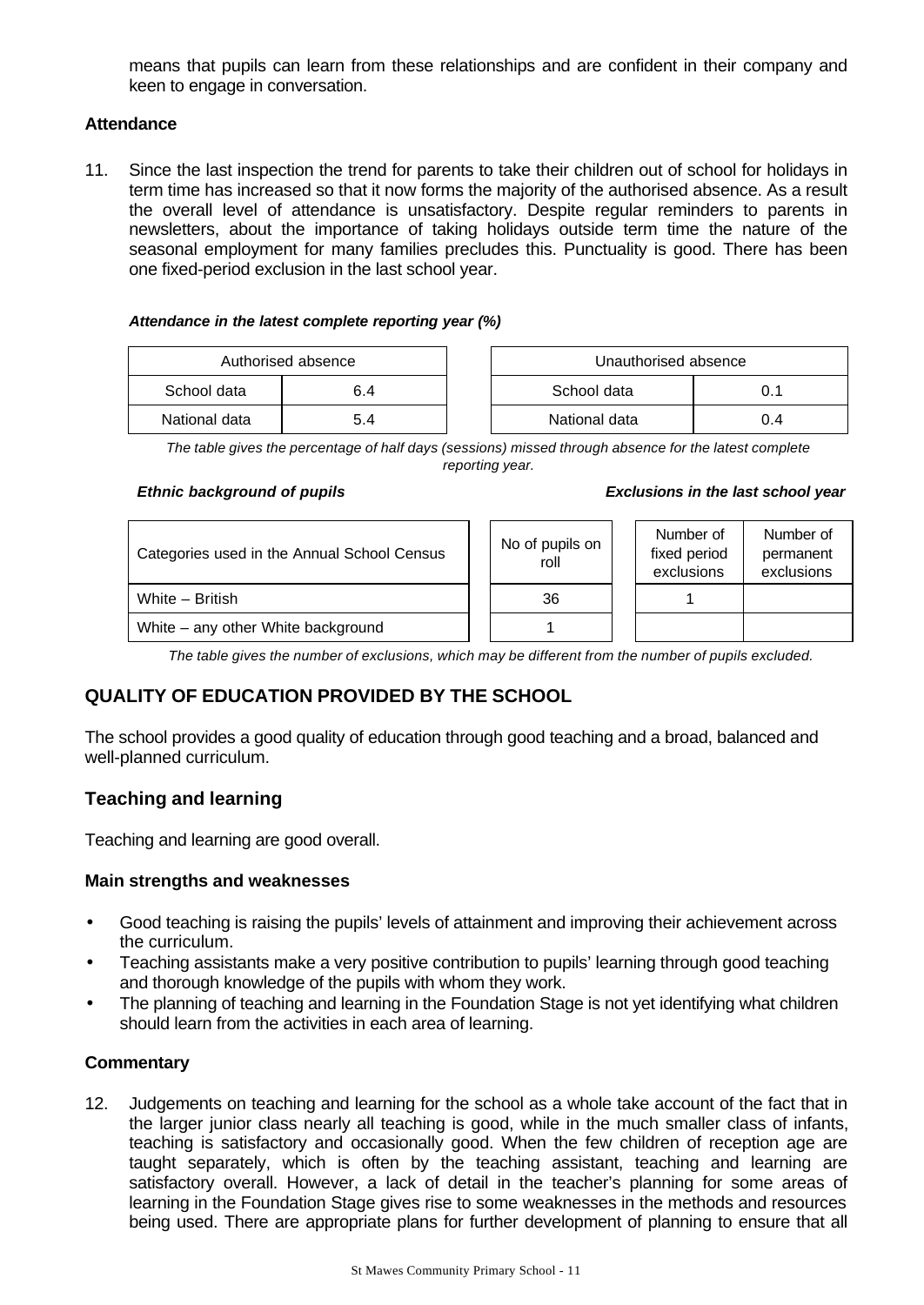areas of the Foundation Stage are covered, but there is also a need to identify, more precisely, the specific learning intentions of individual learning activities.

- 13. There are significant features of teaching that are consistently good throughout the school. Firstly the insistence by all staff on high standards of behaviour by all pupils. The consistency of expectations between adults provides clear guidelines for all pupils and they respond well to these. A significant proportion of the pupils with special educational needs not only have learning difficulties but also emotional and behavioural difficulties. These pupils have clear targets for improving behaviour and, because all staff are fully aware of these targets, the pupils receive sensitive support without any compromise of high expectations. This is a feature of the second consistently positive feature of teaching and learning, namely the very good use that is made of teaching assistants. These support staff provide very good guidance to the pupils with whom they work. This is a result of the thorough briefing they receive from the class teachers. In particular, such staff are vital to the progress of pupils with special educational needs. These knowledgeable staff are helping the pupils they support to make good progress, especially in English, mathematics and information and communication technology.
- 14. The encouragement of pupils to help one another, to work independently, to work collaboratively and to show respect has good impact on pupils' learning. This is especially so amongst pupils in the juniors, but is also evident in the small group of pupils in Year 1 who, on several occasions, were observed working very conscientiously and co-operatively without supervision. Equality of opportunity is given high priority in all lessons. For example, nearly all the work with pupils with special educational needs is planned as part of class lessons, enabling the pupils to be fully involved and rarely experiencing withdrawal from the class and the feeling of 'being different' that this might cause.
- 15. The good procedures for assessment of pupils' learning that were evident at the last inspection have been further improved by consistent practices that ensure that the teachers incorporate the information from assessment in their planning of pupils' future learning. This is now well developed in English and mathematics throughout the school. It is particularly successful in the junior class, where a feature of the good communication between the headteacher and the colleague teaching her class for one day a week is the detail of the learning being achieved by individual pupils. Both teachers constantly and very successfully assess pupils' progress in their learning in literacy and numeracy and ensure in future planning that the changing needs of individuals and groups are being fully catered for in the learning activities being provided. Ongoing assessment of pupils with special educational needs is very thorough and the tracking of their progress is also very successful due to good liaison between teachers and teaching assistants.

| Excellent | Very good | Good | Satisfactory | Unsatisfactory | Poor | Very poor |
|-----------|-----------|------|--------------|----------------|------|-----------|
|           |           |      |              |                |      |           |

*The table gives the number of lessons observed in each of the seven categories used to make judgements about lessons; figures in brackets show percentages where 30 or more lessons are seen.*

# **The curriculum**

The school provides a broad, rich curriculum which covers all National Curriculum programmes of study and seeks to create imaginative links between all subjects.

### **Main strengths and weaknesses**

- Effective links with local schools and experts within the community provide a good range of learning opportunities which enrich many aspects of the curriculum.
- There is very good provision for pupils with special educational needs.
- Parents and governors help the school very much with their enthusiastic support.
- There is good provision for learning outside the school day.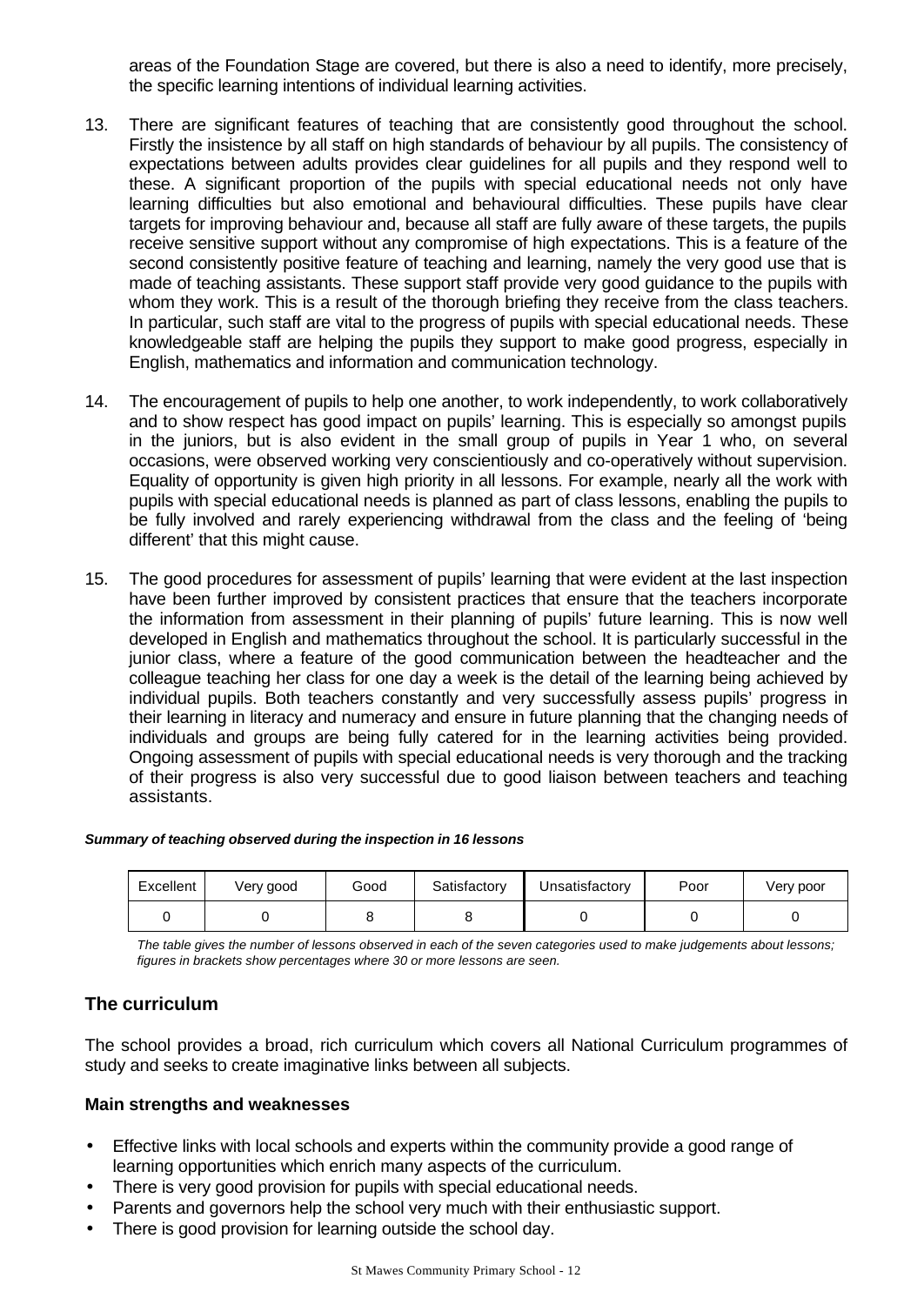• The limited range of resources and activities for children in reception reduces opportunities for independent learning through play.

- 16. The school provides a carefully designed curriculum to ensure that pupils' personal and educational development is relevant, rich and imaginative. This curriculum is enhanced by very good links with local schools which can provide expertise in a range of curriculum areas including information and communication technology and creative and practical subjects. They also provide good opportunities for pupils to work and play with children of a similar age, as, for example, when they visit a local school for dance classes or sports fixtures. Such links ensure that transition into the next stage of education is smooth and effective. The very good links with the local community and visits from experts are well -established and beneficial to pupils' learning. For example, after artists and writers worked with pupils, the resulting paintings and poems won a prestigious award. Volunteers within the community have worked with staff to produce high quality resources to help pupils' reading and writing.
- 17. St Mawes is a generously staffed school, with suitably qualified and experienced teachers and teaching assistants, including relief and supply teachers who are dance and drama specialists. Pupils with special educational needs are very well supported, both internally by teachers and teaching assistants and also by a visiting specialist. The headteacher has chosen to give up one day of her 'headteacher time', each week, in order to stretch the budget to allow for additional time for teaching assistants. Parents and governors contribute very well to the personal and educational development of pupils because, for such a small school, they help to run an excellent range of lunch-time and after-school clubs. Many also regularly support pupils' learning in the classroom in ways such as hearing pupils read.
- 18. Teachers and teaching assistants form strong and effective teams because they regularly plan, discuss and reflect upon the work they do. As a result, both boys and girls generally make successful progress and in particular those with special educational needs make good progress because of well-targeted support. Because of the wide age range in each class, pupils are grouped in various ways according to subject and ability. In most lessons observed, the pupils were divided into groups by age, but sometimes those who find learning difficult will work with a younger age group, while those who learn easily will work with older classmates. In the latter case, pupils' learning is extended by working at a level above that expected for their age, or by being given additional challenging work. This is good provision.
- 19. Since the last inspection there have been improvements in the quality of accommodation which now allows space for group work. In the juniors, pupils are able to use the library and a former caretaker's area for specialised group or individual work. An attractive, improved hall area enables the school to have room for activities such as physical education, drama, dance and assemblies. The well-designed office space, created from the upstairs part of the old school house, enables school management systems to operate efficiently. A resources room has been converted for use by the infants and is currently a role-play area. However, the scarcity of resources, such as dressing-up clothes, and exciting construction materials, together with the way the sessions are currently planned, does not allow the children of reception age to engage in enough practical learning activities either inside or outside the classroom. The school's grounds and its unique location offer many opportunities to take learning out-of-doors, which can be seen in the pupils' designs for planting willow sculptures and in the very good 'Visitors Guide to St Mawes' booklet produced by the older pupils.
- 20. For children of reception age, the work is planned from the National Framework for the Foundation Stage's six areas of learning. However, planning is not yet detailed enough for all areas and resources are barely adequate.
- 21. For pupils from Years 1 to 6, teachers follow the National Literacy and Numeracy Strategies when planning to teach English and mathematics. They are taught in blocked units, following a two-year programme devised for use in mixed-age classes. For all other subjects, there is twoor four-yearly cycle of programmes which ensures that pupils are taught everything they need to learn during the whole of their time in either the infant or junior classes. Teachers have recently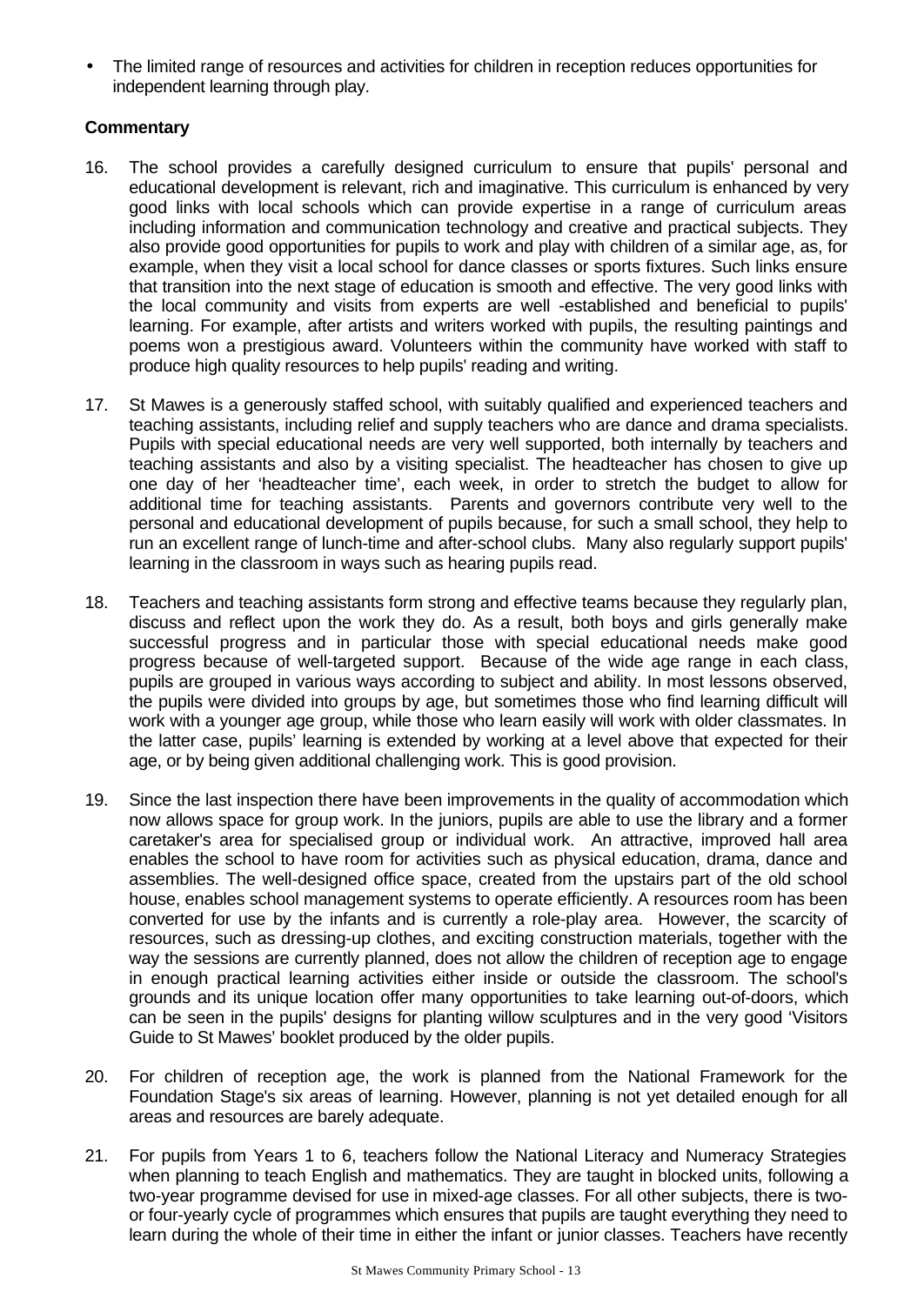developed a much more cohesive curriculum in both classes, so that subjects fit in as much as possible with each other. For example, pupils in the juniors are learning and writing about fantasy sea creatures in English lessons, while in design and technology they are designing a scenario in which their sea creatures appear to move up and down through waves, thus drawing upon their knowledge of mechanisms. They plan to use their skills in information and communication technology to write a program to make their sea creatures 'talk' to each other.

22. There is good provision for personal, social, health education and citizenship. The school's emphasis on personal development through this provision is having a very positive impact on pupils' attitude to their work and to school life as a whole. This is very strongly reflected in the mature and responsible approach of pupils in Year 6, who have a clear sense that they are regarded as responsible citizens of the school community.

### **Care, guidance and support**

The school cares well for its pupils. Arrangements for child protection and health and safety are good. Staff provide pupils with very good guidance and support. The way in which the school seeks and acts upon pupils views is also good.

#### **Main strengths and weaknesses**

- Teachers have very good knowledge of pupils' personal development.
- There are good arrangements for the care and welfare of pupils, who receive very good support and guidance while they are at the school.
- There are very good procedures for seeking and acting upon pupils' views.

- 23. St Mawes is a very small school where staff know pupils very well. This knowledge is further enhanced by pupils spending as much as four years with the same teacher. As a result teachers gain considerable knowledge of what the pupils are capable of and, thus, what is needed to help them develop in the most appropriate way. In turn, pupils confirm that they feel safe and secure in the school and that their teachers attend very well to their needs. A particular strength is the monitoring of behaviour and the productive way in which the results of this analysis have been used to submit applications for additional funding to support the school in its aims, for example, through the 'Scallywags' programme which is funded by the local education authority.
- 24. Arrangements for child protection and health and safety are very secure. Policies and procedures are all in place; the headteacher having devoted a great deal of effort into documenting risk assessments and these records are good. The governors and local education authority provide good support by carrying out termly audits of the premises to ensure that it provides a safe environment. Arrangements for first aid are also good, with one fully qualified member of staff and partial qualification for all members of staff. These arrangements are enhanced by close links with the school doctor and nurse and through the personal, social and health education scheme of work, which promotes the need for a healthy lifestyle. The school periodically analyses any accidents that occur and, in a couple of cases, has amended its practices with a corresponding reduction in the number of subsequent incidents.
- 25. Through the ECO Committee the school provides a forum by which it seeks and acts upon pupils' views. Meetings are held monthly and both the school and the local community have responded well to their requests by installing goalposts in the playground, blinds in the windows and large rugs in the classrooms. Those who are members of the ECO Committee take their responsibilities very seriously and they feel that their voice is heard and that they can have an influence in the running of their school. Their current projects are centred on the acquisition of additional lap top computers and the installation of a higher fence to prevent balls being lost.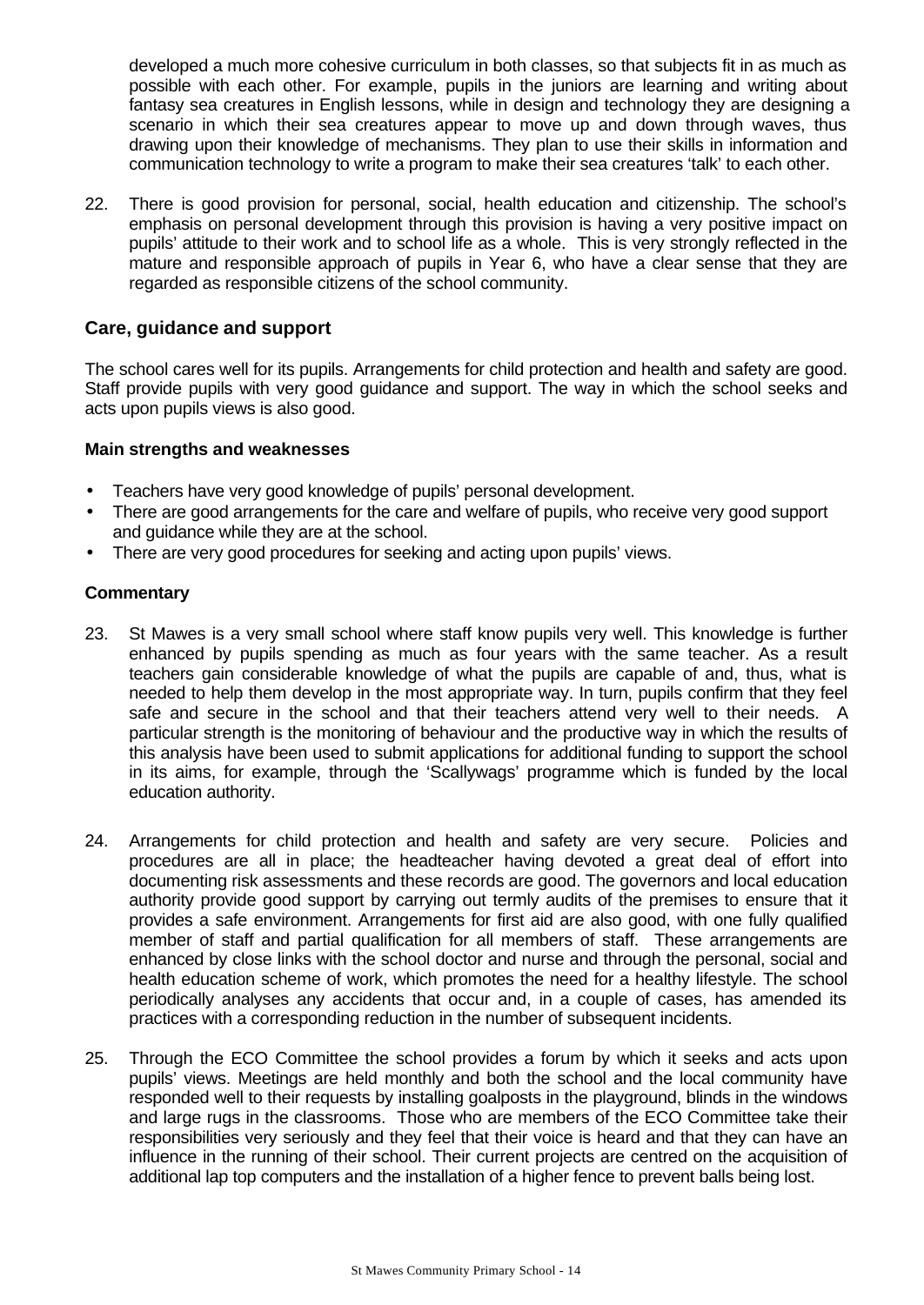# **Partnership with parents, other schools and the community**

The school has established very good links with parents. There are very good links with both the community and other schools.

#### **Main strengths and weaknesses**

- The very good support from parents in lessons, for extra curricular activities, and through the work of the parent-teacher association.
- The high regard which parents have for the school.
- The close involvement with the local community.
- The good links with other schools.
- The good information provided in the annual reports to parents on pupils' progress.

- 26. The community of St Mawes is very well served by its school and this circumstance is reciprocated by parents who are fully involved in its work and make a significant impact on a number of areas of learning. During the working day, parents provide very good support for reading, swimming, art and craft activities, gardening club, netball and football. The use of the library is well organised by parents who have established their own rota for manning it and a couple of parents regularly help out composing proposals for grant applications. There is a small but active parent-teacher association which organises a variety of fund raising and social events and the money raised has been used well to fund the swimming bus, school visits and visits by music and theatre groups. All of this makes an invaluable contribution to the quality of pupils' education.
- 27. The reputation of the school within the community is excellent and is vital in maintaining confidence amongst parents about the quality of education that is being provided. Since her arrival, the headteacher has worked hard to overcome the suspicion of change and, as a result, she now enjoys a very good relationship with parents. Regular information in the form of newsletters, curriculum information sheets and termly consultation evenings, keeps them well informed and this is enhanced by an 'open door' approach which encourages parents to become involved in the life of the school.
- 28. The school is central to the life of the community, responding positively to the many requests and suggestions that are made. For example it provided backgrounds for the Harbour Lights event as well as works of art for an exhibition held in the Millennium Rooms. The school is actively involved in all community events including the Summer Show, Carnival, Christmas Carols and Concerts as well as attending services in the two local churches. The ECO Committee has also been influential in setting up re-cycling projects and some of their work is displayed in the doctor's surgery. At a wider level the school has established good links with the Abatey School in Ghana, through which pupils can gain a greater appreciation of cultures other than their own.
- 29. In a similar vein the school benefits from the many good links that it has established with local schools. The Roseland Cluster provides a good forum for sharing practice and St Mawes is taking a leading role in this by overseeing the Creative Partnership Project. Other close links exist with Poltair Sports College to deliver the physical education curriculum, Truro College for first-aid training and, importantly, the St Mawes Playgroup from which the majority of new pupils arrive.
- 30. Although the quality of the annual reports to parents on pupils' progress is satisfactory there are weaknesses in a number of areas. First, no targets are set to address areas of weakness, and, second, there is no indication of the level at which each pupil is working and whether this is appropriate for their age.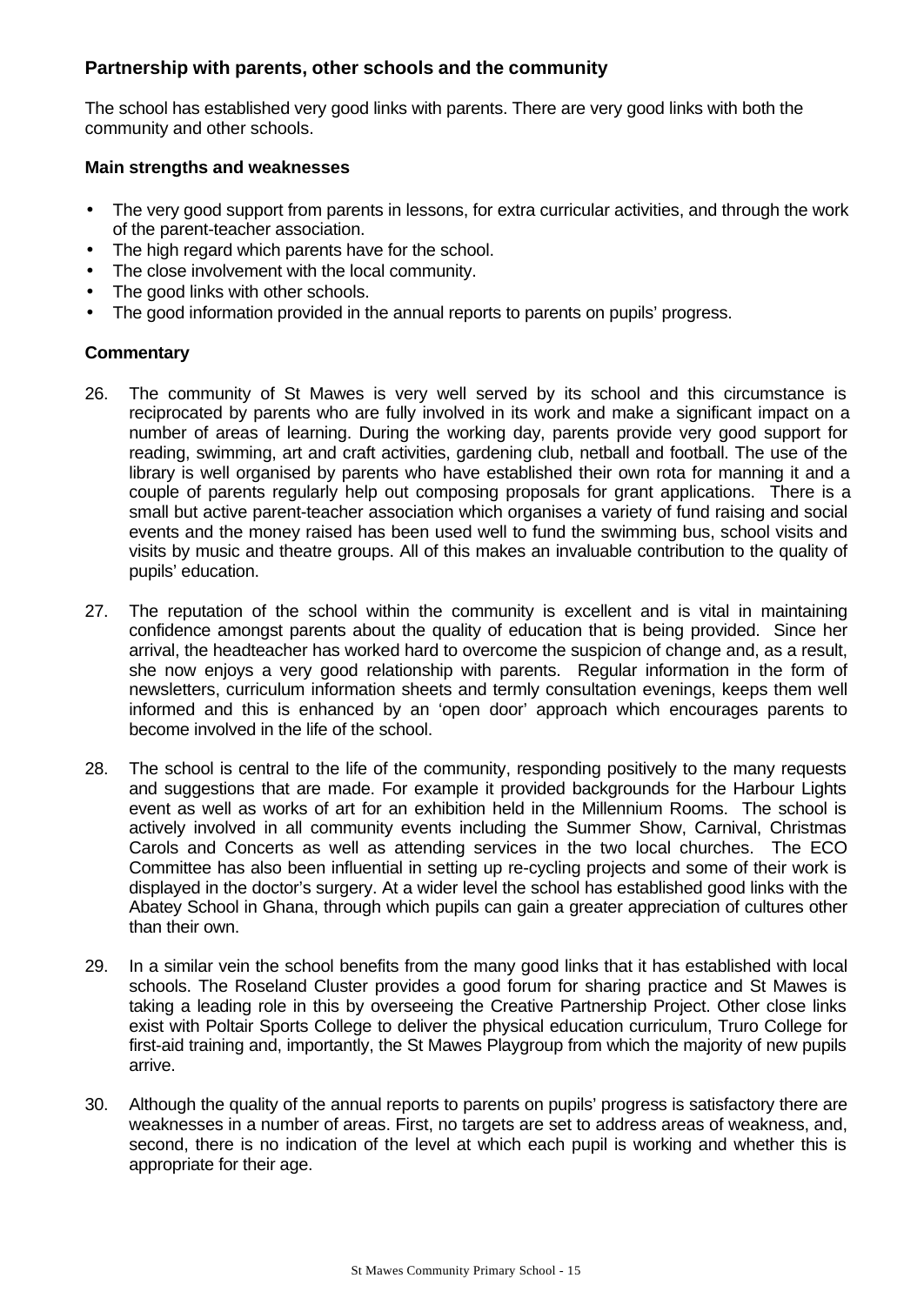# **LEADERSHIP AND MANAGEMENT**

Leadership and management are good. The headteacher leads the school well. The leadership and management of other key staff and the governance of the school are also good.

#### **Main strengths and weaknesses**

- The headteacher has a clear vision, a strong sense of purpose and high aspirations for the school.
- A good governing body works successfully with staff to secure school improvement.
- All staff carry out their management roles well.
- The headteacher's high level of teaching commitment limits the time for and, therefore, the rate of school improvement.

- 31. The headteacher's good leadership of the school has, to date, been one of a range of successes in challenging circumstances. Since her appointment just over a year ago she has shown a very good capacity for analysing the issues and priorities for school improvement and taking successful and decisive action. This has been achieved while teaching the junior class for four days a week. Such a high teaching commitment inevitably lessens the opportunities for essential managerial responsibilities. The headteacher's success at focusing staff on the priority of raising pupils' standards has also been achieved, while the characteristics of the school population are constantly changing. This is seen in the rising proportions of pupils with special educational needs, now much higher than in most schools, and the above-average levels of pupil mobility that result in proportionately high numbers joining or leaving the school at times other than the start or end of a school year. The headteacher has communicated her vision and high aspirations for the school very well to parents, governors and staff. She enables staff to carry out their responsibilities successfully and the impact of this is the good management of all aspects of school life. The school has altered significantly since that last inspected, insofar as there has been a complete change in teaching staff, radically different responsibilities have been delegated to non-teaching staff and the academic and social needs of pupils are generally very different. The school's effectiveness is, therefore, subject to more potential constraints and yet good leadership and the evolving sense of teamwork have secured satisfactory improvement since the last inspection.
- 32. There is a manageable delegation of responsibilities for different subjects, with individual teachers co-ordinating literacy, numeracy, special educational needs and the Foundation Stage and shared co-ordination of other subjects. This works well and the school improvement plan indicates that staff are systematically reviewing the curriculum subject by subject in order to improve provision. Alongside this there is ongoing target-setting for literacy and numeracy in order to raise standards. This is also informed by constructive analysis of data from national tests and the school's own procedures for assessment. Good use is made of this information to predict future performance by each pupil and to try to ensure that all are making good progress in relation to their past attainment. Good self-evaluation has resulted in the school improvement plan giving priority to several areas for development that have been identified by this inspection. Beyond these there is also a need to place greater priority in the English action plan on improvement of the very foundation of literacy skills that is speaking and listening. The planning of the Foundation Stage curriculum is developing gradually as the teacher refines her strategies for teaching reception-age children in the same class as pupils in Years 1 and 2. School improvement planning does not at present see this as a priority, but it is essential if provision for the Foundation Stage is to improve.
- 33. The governance of the school is good with many individual governors demonstrating a high level of commitment to the school's work and direction. They have a well-defined structure of committees and individual responsibilities that are carried out conscientiously. Many governors bring considerable experience and talent to the governing body and there is a strong collective will to see the school succeed. Another area of strength of the governance of the school is the continuity that governors provide, through steady membership, with many visiting the school regularly to assist with monitoring tasks and contributing fully to the life of the school. Such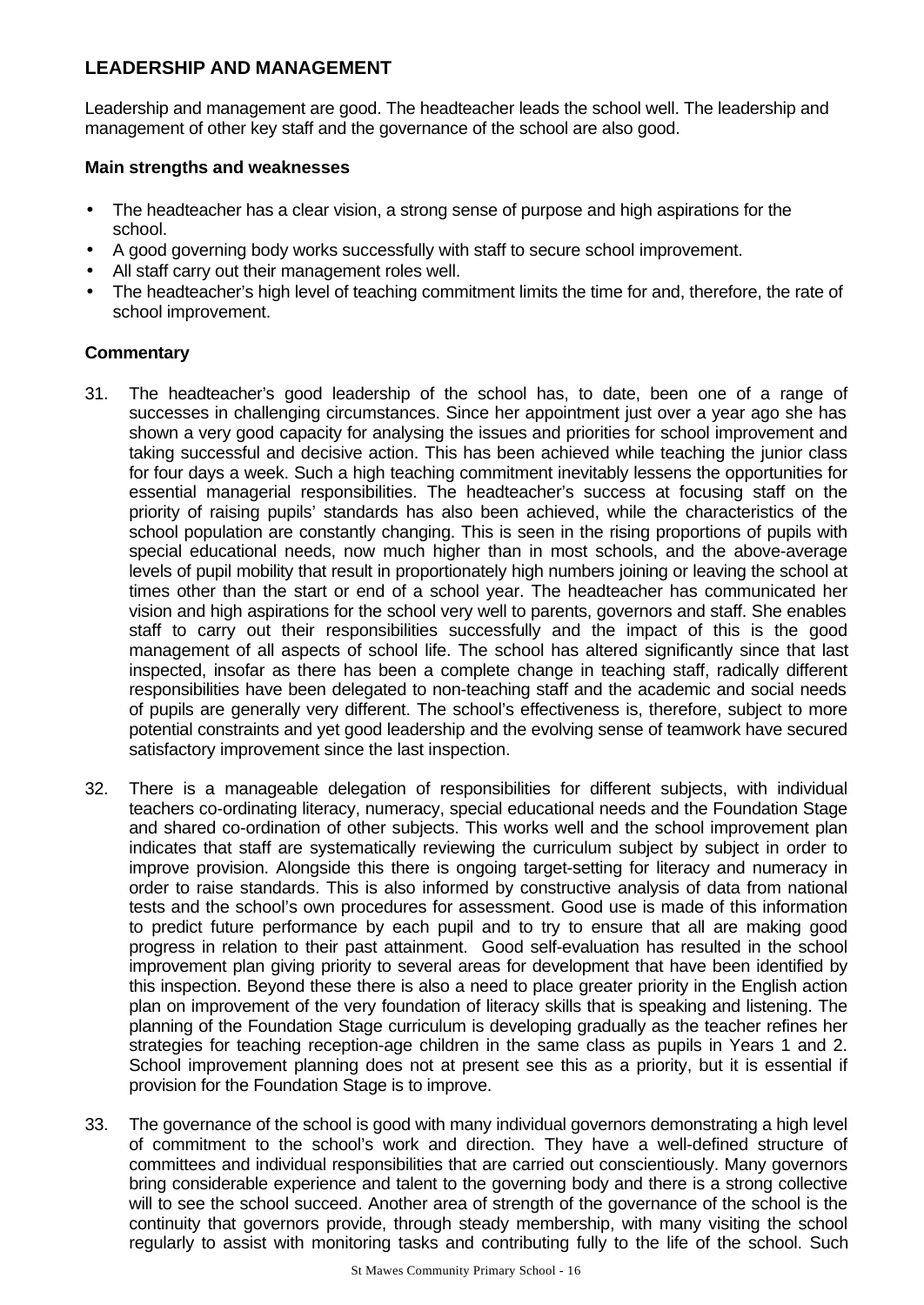commitment enables the governing body to achieve a good understanding of the strengths and weaknesses of the school. Governors work tirelessly at initiatives to heighten the school's profile within the community. Additionally, the governors ensure that the school fully meets statutory requirements.

34. The school's approach to financial management includes rigorous evaluation of the costeffectiveness of financial decisions in terms of the educational benefits to pupils. Appropriate balances are carried forward each year that are necessary for the school's maintenance of staffing levels and the good quality of education. The principles of best value are applied effectively to management and the use of resources through appropriate consultation, comparisons of performance, the school challenging itself and ensuring the best possible service through competition. Through carefully controlled expenditure, the school is currently able to maintain the present good staffing levels and target its funds to secure improvement in the quality of education for pupils. The funding available for resources and services that promote quality of education is also boosted by the headteacher's teaching commitment which is effectively reducing staffing costs. In comparison with other primary schools, income per pupil is very high. Nevertheless, the school is doing well to provide satisfactory value for this money and this is due to most pupils achieving well as a result of good teaching in a school that is run well.

| Income and expenditure $(E)$ |         | Balances (£)                   |
|------------------------------|---------|--------------------------------|
| Total income                 | 151,788 | Balance from previous year     |
| Total expenditure            | 150,239 | Balance carried forward to the |
| Expenditure per pupil        | 4.173   |                                |

|  | Financial information for the year April 2002 to March 2003 |
|--|-------------------------------------------------------------|
|--|-------------------------------------------------------------|

| Income and expenditure $(E)$ | Balances (£)                        |        |
|------------------------------|-------------------------------------|--------|
| 151.788<br>Total income      | Balance from previous year          | 13.890 |
| 150.239<br>Total expenditure | Balance carried forward to the next | 15.439 |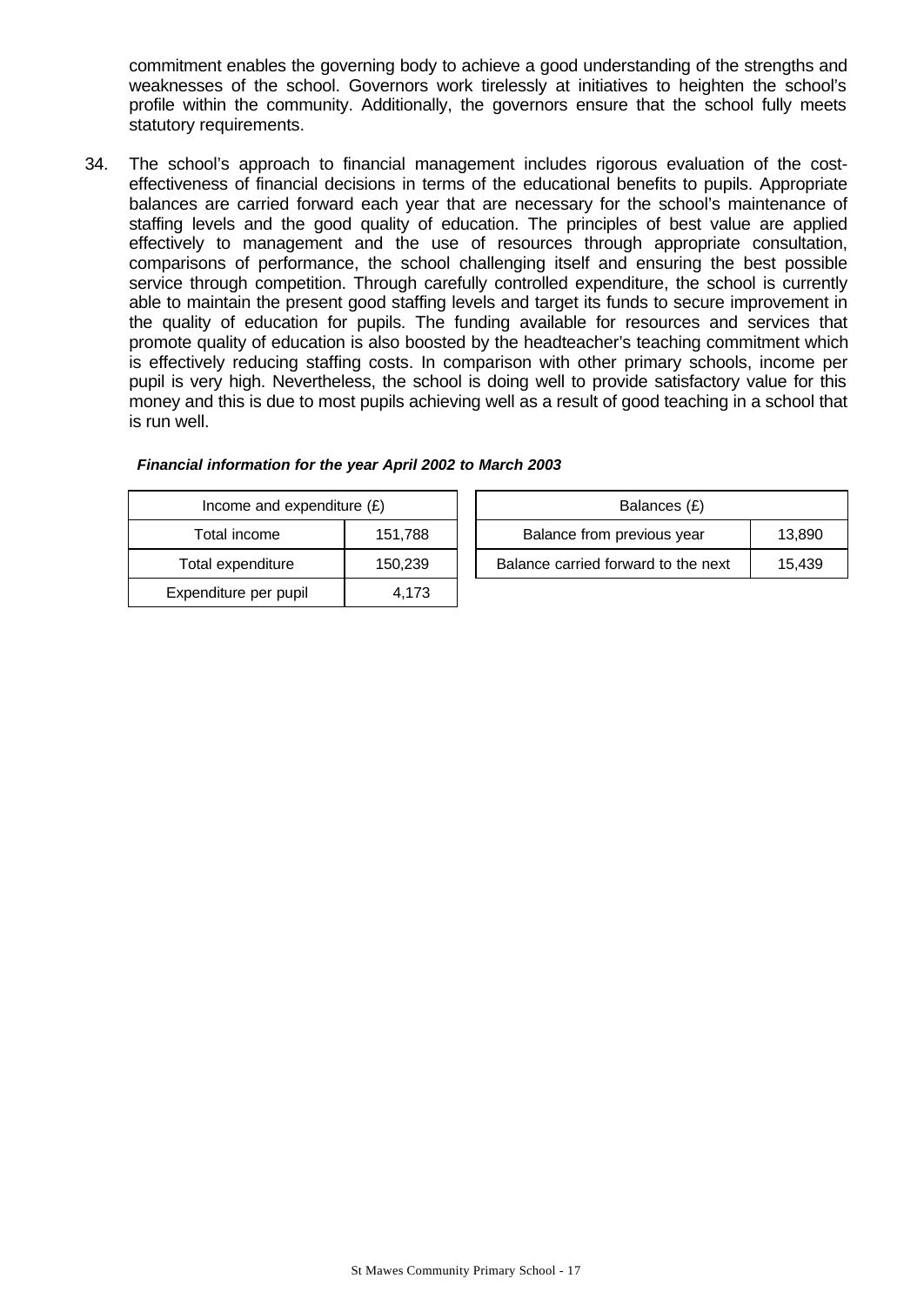# **PART C: THE QUALITY OF EDUCATION IN AREAS OF LEARNING AND SUBJECTS**

# **AREAS OF LEARNING IN THE FOUNDATION STAGE**

Provision in the Foundation Stage is **satisfactory.** There are currently five children in the reception year who are taught in the same class as pupils in Years 1 and 2. One child attends full time and four attend for mornings only. The limited range of observations of reception-age children mean that it is not possible to make definitive judgements about the quality of provision in the individual areas of learning. The majority of teaching observed was carried out by either the teaching assistant or volunteer helpers.

#### **Main strengths and weaknesses**

- **Pupils achieve well in comparison to their earlier attainment.**
- There are very good links between the St Mawes playgroup and the school.
- **F** Teaching assistants and other adults provide good support in a range of learning activities for the reception children.
- The school successfully promotes the development of good attitudes and behaviour.
- ß Current methods of planning do not give clear enough intentions for what children must learn in all six areas of learning within the Foundation Stage curriculum.

- 35. Children start school with levels of attainment that are well below average overall, and with marked weaknesses in language development in particular. However, because of the good efforts of staff, children make good progress and achieve well. In working towards the early learning goals set for the end of the reception year, children's standards in **personal, social and emotional development, knowledge and understanding of the world and creative and physical development** are as expected. Although standards in **communication, language and literacy and mathematical development** are below expectations by the end of the year, the children thoroughly enjoy these subjects and their achievement is good.
- 36. Overall teaching is satisfactory. The class teacher plans a range of activities from the six areas of learning which link with the topics planned for the older children. However, planning does not state clearly enough the specific learning to be achieved from each activity and the overall structure of reception-age children's days or half-days in school does not, currently, include sufficient planned, purposeful opportunities for structured play. Similarly, planning does not include opportunities for learning to take place using the outdoors environment. The teacher is aware of the need for these developments to be added to her developing overview of how best to cover both the Foundation Stage curriculum for reception-age children, alongside the requirements of the National Curriculum for pupils in Years 1 and 2.
- 37. In **communication, language and literacy**, planning follows national guidance for classes with reception-age children. The teacher plans work especially for the youngest children, whilst pupils in Years 1 and 2 have separate work at their level. For example, while the pupils in Years 1 and 2 were reading to parent helpers, the teacher developed the younger children's knowledge of sounds and letters, through reading and writing activities. Opportunities for reading and writing are also included in other curriculum areas. For example, during a science lesson when the reception-age children were planting nasturtium seeds, they were encouraged to use their knowledge of letters and sounds to label their drawings. However, this was difficult for them because their skills are at an early stage and the volunteer helper's expectations were too high.
- St Mawes Community Primary School 18 38. The reception-age children sometimes join in with the whole class for the beginnings and endings of lessons, with their teacher making sure that they take a full part. An example of this was seen during a whole-class history lesson, where the children's **knowledge and understanding of the world** grew as they looked at and handled museum artefacts which included an old toy china tea set and an old teddy bear. When being taught as part of a whole class, the children are very responsive and confident with their older classmates. Their learning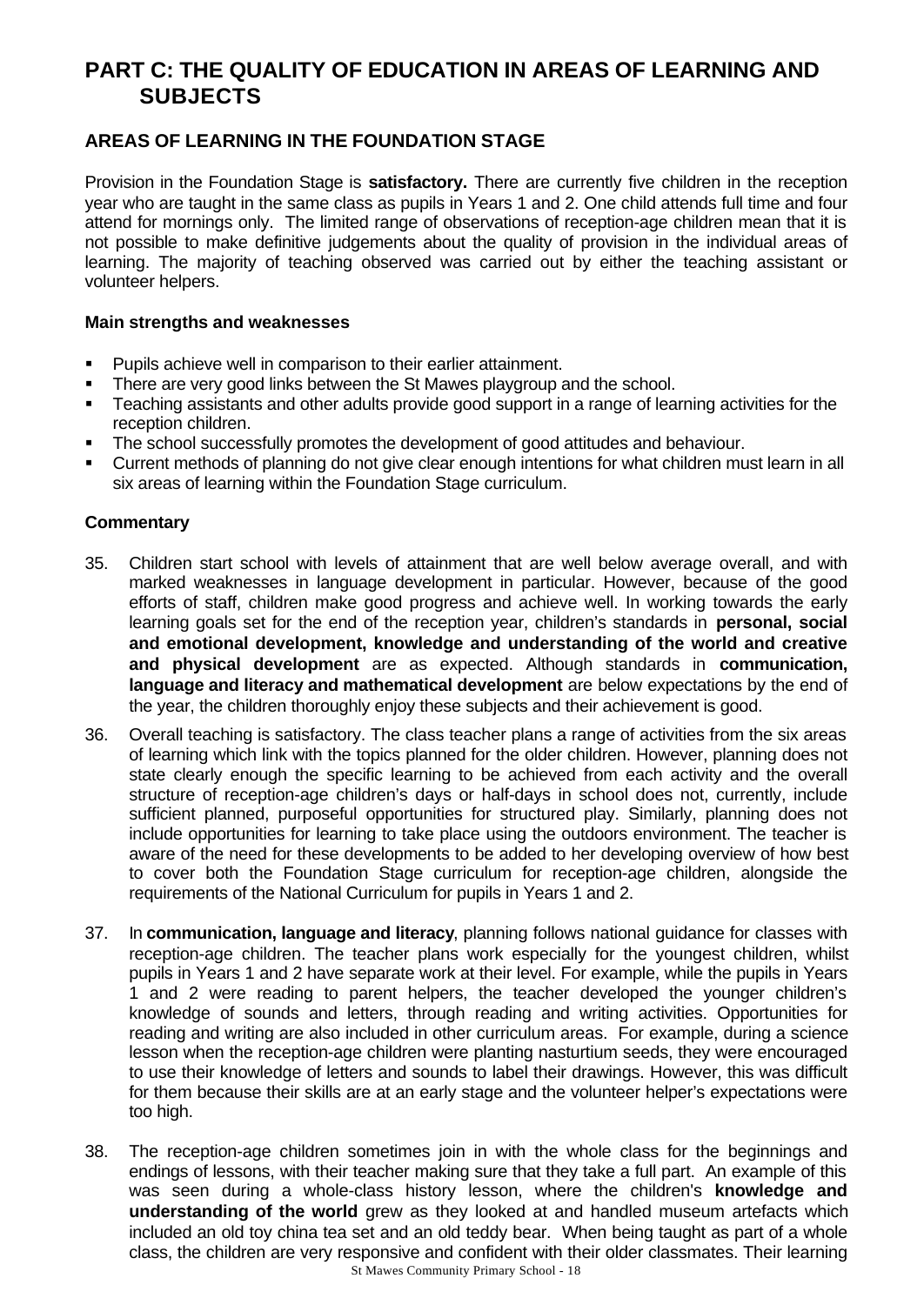is less confident and independent when tasks are not matched well enough to their stage of learning and they have to rely on older classmates to help them.

- 39. The teaching assistant works well with the reception-age children. Two examples of this were observed during the inspection. In the first, she made good use of the school's excellent 'story sacks' materials to promote the children's reading skills**.** On the second occasion, she supported their **mathematical development** well by helping them to find the total number of spots on dominoes and to write the numeral correctly. The good relationships established between the teaching assistant and the children enabled her to give good individual support so that by the end of the session the children had all counted up to ten reflecting satisfactory achievement for their age.
- 40. When initiating their own play, the reception-age children choose the role-play area, currently a vet's surgery, where they engage conscientiously in their play and co-operate well with each other, showing that their **personal, social and emotional development** is matching the expectations of their age. However there are missed opportunities to extend children's vital vocabulary, speaking, reading and writing skills when there are no specific learning intentions planned for such occasions.
- 41. The reception-age children make good use of outdoor playtime equipment during their lunchtime break, as they play with scooters and tricycles, or kick a football around with one or two older playmates. Their level of control and confident use of play equipment shows satisfactory **physical development.** Indoors, one child controlled a computer mouse skilfully, enabling her to maximise the time she could spend on the computer. Children's ability to form letters and numbers correctly is being developed well because of the good level of support from adults.
- 42. The class teacher, as Foundation Stage co-ordinator, has developed very good links between the school and the St Mawes playgroup. She arranges several visits and activities so that children can get to know the school and other children. As a result, they settle in very quickly and are confident happy members of the school. The school and the playgroup discuss the children's progress towards the early learning goals and this sharing of information is valued greatly by the school. The co-ordinator ensures that parents and carers are fully involved in arrangements for starting school and are able to contribute towards making an assessment of their children's strengths and learning requirements. The co-ordinator meets teachers from other local schools to discuss and develop aspects of Foundation Stage education, such as planning and assessment. She has a clear vision to develop outdoor play as a means of extending pupils' learning. Since the last inspection, the school has made satisfactory improvements to provision within the Foundation Stage.

# **SUBJECTS IN KEY STAGES 1 and 2<sup>4</sup>**

# **ENGLISH**

Provision in English is **good.**

# **Main strengths and weaknesses**

- Pupils achieve well in relation to their past attainment.
- Teaching and learning are good.
- Thorough monitoring of pupils' standards is used well to identify areas for further improvement.
- The overall quality of speaking and listening skills by the end of Year 2 is not high enough.

l

<sup>4</sup> **Key Stages**

Key Stage 2, sometimes referred to as the juniors, caters for pupils aged between 7 and 11 and refers to pupils who are in Years 3 to 6.

Key Stage 1, sometimes referred to as the infants, caters for pupils aged between 5 and 7 and refers to pupils who are in Years 1 and 2.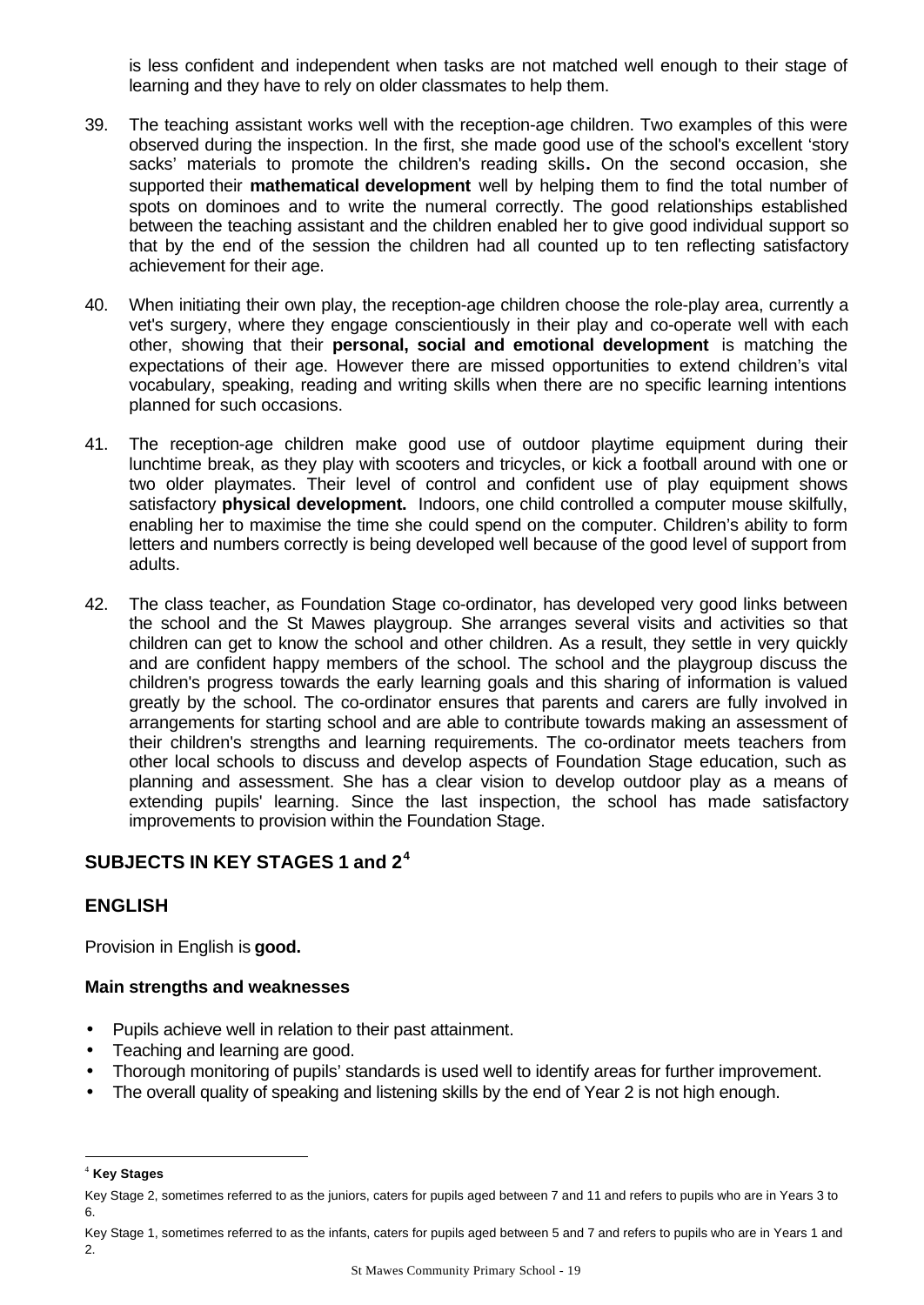- 43. The school's performance in national tests varies from year to year because there are only a few pupils in each year group and the proportion of pupils with special educational needs relating to learning difficulties is often high. This is the case in the current Year 6 where, statistically, 41 per cent have special needs. When compared with their prior attainment, pupils throughout the school are achieving well. The average attainment of each year group on entry to the school was well below that found in most schools and this has been most apparent in communication, language and literacy skills. Pupils who have joined the school at times other than the start of the reception year have generally been of below average ability.
- 44. Pupils' standards in speaking and listening are below average by the end of Year 2, although there is significant variation between individual pupils. The most able pupils speak clearly and confidently but share the general weakness of not listening carefully enough when others are speaking. The vocabulary used by lower-attaining pupils, including those with special educational needs, is limited and hesitant with, for example, answers to adults' questions being restricted to single words or very short phrases. By Year 6, pupils are good listeners, but there is marked variation in the confidence of their speech. Overall, standards are average and this is due to teachers working very hard at encouraging pupils to think about the vocabulary they are using. This is most evident in subjects other than English when pupils are expected to use subject-specific language to show their understanding of technical terms. Staff are aware of the need for more focus on pupils' speaking and listening. However, pupils in the juniors enjoy a very useful opportunity to develop speaking skills when broadcasting the 'St Mawes School News'.
- 45. Pupils achieve well in reading, although, with two of the six pupils in Year 2 having special educational needs, standards are below average for the group as a whole. The other pupils in Year 2 read fluently and have a number of ways of tackling new words. The carefully graded reading scheme is used well. It ensures that pupils have regular support and practice both in school and through a successful home reading scheme, which results from a good partnership with parents. All pupils use non-fiction books competently, knowing the purpose of contents and index pages and knowing that the latter is arranged in alphabetical order. In the juniors, pupils continue to develop positive attitudes to books and in Year 6 pupils of average ability are achieving the average standards by reading smoothly with expression, talking knowledgeably about different authors, and using research skills successfully to access information. Pupils use the school's small but well-stocked library regularly and the freedom to take both fiction and non-fiction books home promotes the positive attitudes still further. Where reading is adversely affected by a specific learning difficulty such as dyslexia, pupils' satisfactory progress is nevertheless maintained as a result of teachers' good understanding of how best to assist pupils in order to ensure systematic development of reading skills and keep confidence levels high.
- 46. Standards in writing are below average by the end of Years 2 and 6. This, again, reflects the proportions of the year groups with special educational needs, and the standards of other pupils are securely in line with national averages for their ages. The school is working hard and successfully to raise standards of writing and, with good guidance from the co-ordinator, these efforts have begun to have a positive impact on standards in the junior class. The reorganisation of teaching and learning into clear blocks of time allocated to a specific theme is enabling pupils to develop their ideas thoroughly and extend the quantity and quality of their writing successfully. Teachers work hard to develop basic skills in writing, so that all but the least able pupils in Year 2 write clear sentences, beginning with capital letters and ending in full stops. More able pupils use correct punctuation for direct speech. By Year 6, writing is organised clearly into paragraphs and the full range of punctuation is used correctly. Pupils of all ages benefit from the use of 'Tool kits' that provide very good guidance on key features to be included in different forms of writing. They are also provided with a wide range of opportunities to produce different types of writing and poetry writing is particularly successful. In the infants, mixed ability groups of pupils in Years 1 and 2 have written group poems of high quality for their age. A perceptive poem entitled 'Summer' reflects the ideas of pupils who live in a popular tourist area and concludes, *'At the end of summer people go home but the seagulls stay'.* Pupils' writing is given real purpose when, as at present, they are collaborating with five other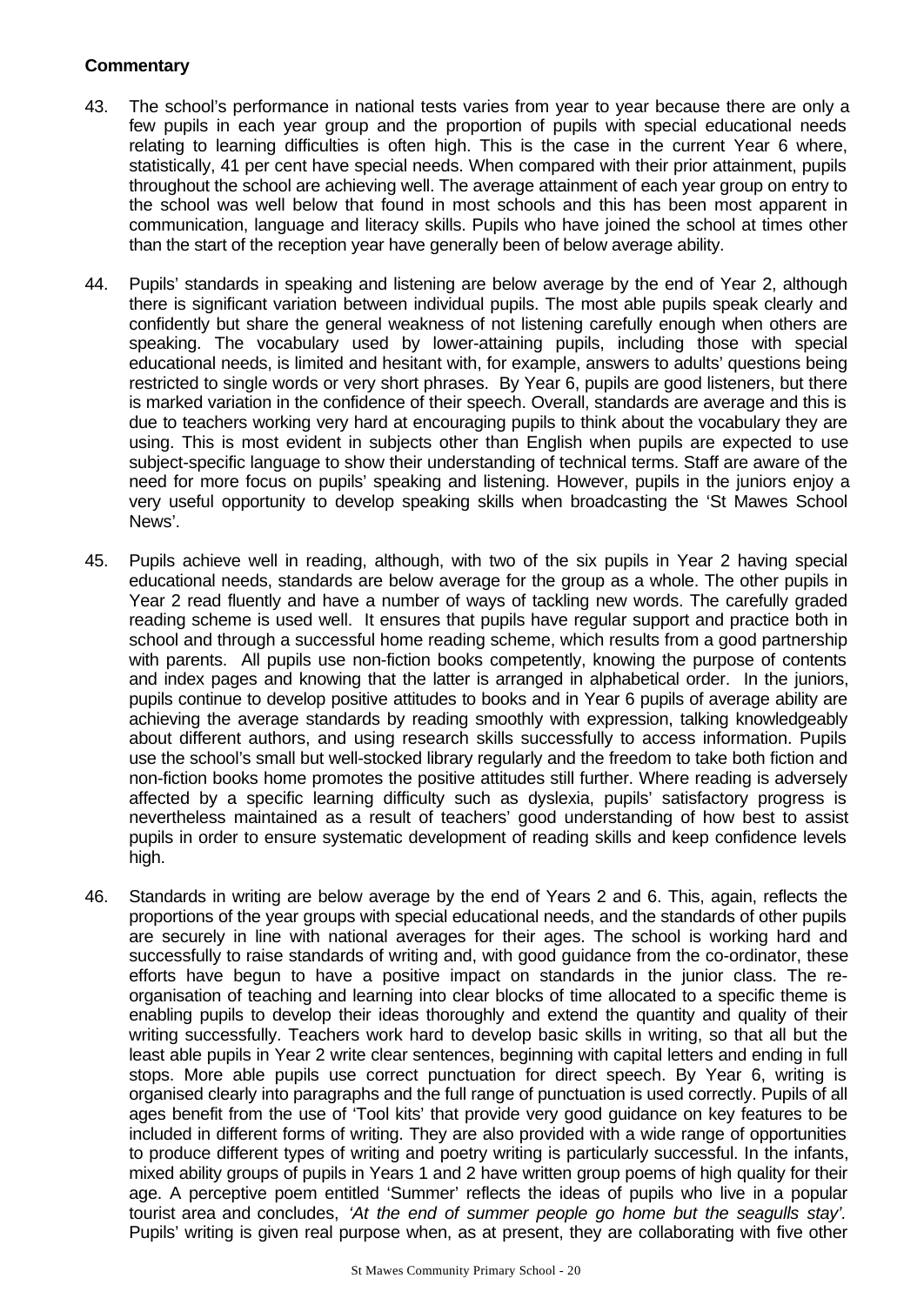schools on a project led by a local author on Cornish myths and legends. A past example of well-presented persuasive writing is the extended writing connected to the ECO project.

- 47. Good teaching in both classes is resulting in good learning. Tasks are planned for different age and ability groups and match different pupils' needs successfully. Teaching assistants are used well and they have good impact on pupils' learning because they know the pupils and their targets well. The good achievement of pupils with special educational needs is due very largely to the very effective work of the teaching assistants. Lessons are interesting and challenging and pupils concentrate well and work hard. The imaginative tasks planned for pupils fill them with enthusiasm for writing. This is evident in the humour of pupils in the juniors when they write 'Small Ads', trying to sell teachers, parents, brothers and sisters as if they are second-hand cars. The image of the baby sister whose *'rear wipe system needs attention'* is very clear. Ongoing assessment through marking has a positive effect on pupils' learning because it identifies how pupils can improve their work. In the juniors, marking makes frequent references to the particular learning intentions of an activity. This is beneficial insofar as it reminds pupils of the main focus of their learning. However, it also indicates a possible lack of understanding of specific learning attentions and this was confirmed in a lesson observation. Main learning intentions for the block of lessons were introduced to pupils and displayed but when pupils moved to different learning activities in groups the specific purpose of the activity was not explained clearly enough to each group.
- 48. Leadership and management of the subject are good. The subject co-ordinator has a firm grasp of standards across the school and is supported well by colleagues. Monitoring of how all aspects of English are taught is thorough and results in a clear picture of strengths and development needs in the subject. The school has developed a detailed progress tracking system, which is used well to gain a good understanding of standards and achievement of all pupils. This information is then used to alter lesson planning in order to give pupils better chances of continuing to make progress in their learning.

#### **Language and literacy across the curriculum**

49. The use of language and literacy across the curriculum is good. Reading and writing skills are developed very effectively in other subjects but there are only limited opportunities for pupils to further develop their speaking and listening skills during structured discussion periods within lessons. Information and communication technology is used well to aid literacy and pupils' writing is enhanced by the good application of word-processing skills.

# **MATHEMATICS**

Provision in mathematics is **satisfactory.**

#### **Main strengths and weaknesses**

- The good teaching results in pupils making good progress.
- Pupils with special educational needs are supported very well through the use of computer programs and effective deployment of staff.
- Some planned activities are not matched well enough to pupils' levels of ability and age. They lack challenge to ensure that progress and achievement is consistently good.
- The liberal use of worksheets limits opportunities for pupils in the infants to develop and apply their mathematical skills.
- Pupils do not systematically act on teachers' marking comments to improve or correct their work.

# **Commentary**

50. By the end of Year 2, pupils' standards are below average but they match national averages by the end of Year 6. However, due to good teaching, all pupils are making at least satisfactory progress in mathematics and achieving well in relation to their previous attainment. The average standards in Year 6 represent good achievement when compared with the results of tests taken in Year 2. Those pupils in Year 6 who find learning mathematics more difficult are, nevertheless, making good progress and are in line to achieve their targets.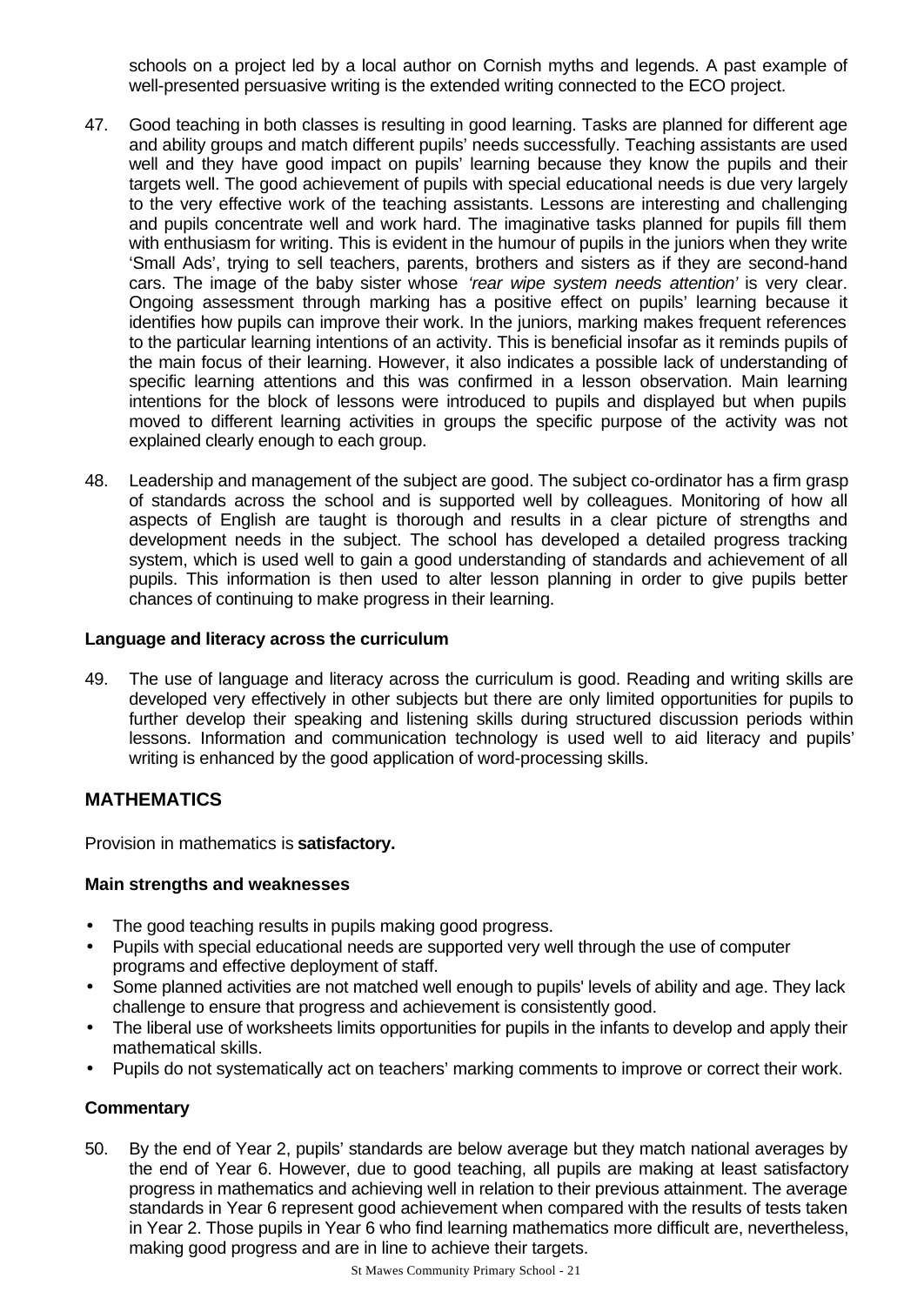- 51. The more able pupils in Year 2 work confidently with numbers up to 100. They are beginning to recognise and use relationships in multiplication and use mathematical symbols correctly. They are developing their computational skills well and are beginning to use number patterns to assist them in their calculations. For example, they use this knowledge to quickly complete worksheets where they fill in missing numbers in a sequence. The work seen in their books and worksheets was mainly restricted to number calculations and indicates that average standards will be achieved at the end of Year 2. However, there was very little evidence of work in problem solving, shape or measures to indicate that pupils will attain similar levels in other strands of mathematics. Those pupils in Year 2 with learning difficulties in mathematics are working with numbers up to 20, and sometimes 50, which is below the average standards expected for pupils of similar age, but appropriate to their stage of development.
- 52. Pupils in Year 6 demonstrate how to multiply and divide decimal numbers by ten and 100 and can estimate their answers accurately. The good teaching encourages them to develop these mental skills and motivates them to work well and achieve well. The pupils are knowledgeable and confident in their use of mathematical vocabulary to describe three-dimensional shapes, such as square-based pyramids and, with prompting, recall some of the work they did last term or last year, such as finding ten per cent of a quantity, or estimating the perimeter of their classroom. Those pupils in Years 5 and 6 who find mathematics more challenging nevertheless achieve well because their tasks are carefully planned to match their particular needs. For example, during a lesson on multiplication of and division, these pupils co-operated well to play a game involving finding remainders after dividing by six, showing that their basic skills of multiplication, division, addition and subtraction are well developed.
- 53. The school follows the National Numeracy Strategy for teaching mathematics. However, in two mathematics lessons seen during the inspection, because the mental and oral learning intentions for each age and ability group were not specified, pupils' mental calculation skills were not developed and refined at an appropriate level. As a result, some pupils 'mark time' when work is too easy for them. Examples of this were when pupils in Year 6 practised counting in fives, or when the more able pupils Year 2 used a number square to count in tens.
- 54. The quality of teaching and learning is satisfactory overall. The best teaching and learning are seen when work has been thoroughly planned to match the pupils' tasks to their abilities, with sometimes up to six different tasks being planned for each lesson. This provides a good level of challenge for pupils of all abilities and their learning is then good. Teaching and learning are less effective when teachers do not make use of the information gained from assessments and, consequently, pupils are given similar tasks regardless of ability. Examples of this were seen in the infants, where the most able pupils had easily completed the task set, while lower-attaining pupils found it too difficult and so did not complete the work. In some cases, where worksheets involve unnecessary repetition, for example of addition and subtraction with two-digit numbers, there is little evidence of progress over time. This also restricts opportunities for pupils to apply their knowledge and understanding to problem solving. Pupils' work is generally marked regularly, usually with ticks and brief comments such as 'well done'. Marking is most effective when the teacher provided written guidance to help pupils to know how they can improve their work and this is beginning to happen more regularly. However, there are few instances where pupils take responsibility by acting on teachers' comments to improve or correct their work.
- 55. Teachers use computer programs satisfactorily to support mathematical learning. For example, pupils in Year 3 use appropriate software to reinforce what they are learning in their lessons. Additionally, pupils with special educational needs use a computer program to practise calculations at their own level. In Class 1, a reception-age child chose to use a program that helped her to practise her counting skills. The confident use of the computer on these occasions showed that information and communication technology is used regularly in classrooms.
- St Mawes Community Primary School 22 56. The school has worked hard to improve standards in mathematics, as is evident from the priority given in the school development plan. Although standards are lower now than at the time of the last inspection, the good achievement of the high proportion of pupils with learning difficulties indicates that provision has improved. Detailed records of pupils' progress are maintained to enable teachers to plan lessons and future targets. Teaching assistants and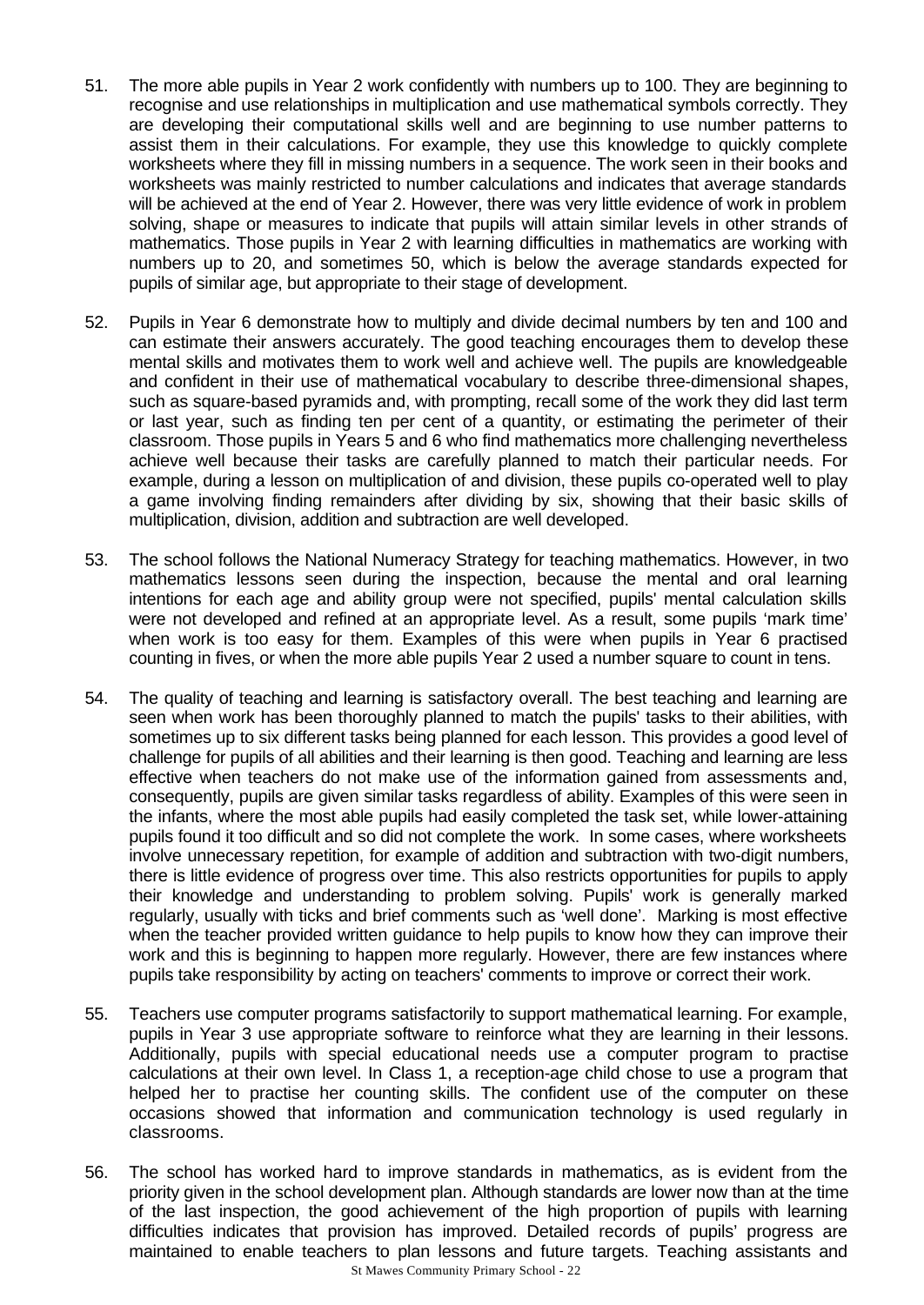other adults are very well deployed to work with different groups of pupils, thereby having a good impact on the rate of pupils' learning, especially those experiencing learning difficulties.

#### **Mathematics across the curriculum**

57. Teachers' planning and pupils' work indicates that pupils are given sufficient opportunities to use their mathematical knowledge in other subjects. These include data-handling in science to present results of investigations in graphs. An example of the use of measurement by pupils was seen during the planning of a design and technology model. Pupils in Years 3 and 4 were working on plans in which a scale of one centimetre represented one metre, demonstrating average levels of attainment in both geography and mathematics.

#### **SCIENCE**

Provision in science is **satisfactory.**

#### **Main strengths and weaknesses**

- Information and communication technology is used well in the juniors to support pupils' learning.
- Juniors have good opportunities for investigative work but, by contrast, infants do not have enough.

- 58. All pupils achieve well, and standards are average by the end of Years 2 and 6. At the time of the last inspection, standards were above average at both these ages but present standards and achievement reflect the current pupils' past attainments. In the infant class, pupils are taught a very broad curriculum that establishes satisfactory knowledge and understanding across many science topics. They apply this knowledge successfully and this was observed when pupils in Year 2 used past learning about the life cycle of a frog to help them in a new task of drawing and labelling a plant's life 'cycle'. Pupils used their completed diagrams well to explain the growth of seeds and eventual production of new seeds by flowers and fruit. In Year 6, pupils' factual knowledge is generally good, but there is a marked variation in their use of appropriate scientific vocabulary in written or oral work. A good feature in the juniors of pupils' written work is their use of information and communication technology. This occurs consistently in their production of computer-generated tables and block or line graphs to represent results of their investigations. Pupils also understand the function of equipment, such as sensors and a data logger, when studying phenomena such as temperature changes. They draw clear, labelled diagrams to illustrate equipment used in investigations. Pupils also explain satisfactorily the way in which testing is made fair. A minority is less successful at explaining their conclusions to these investigations.
- 59. Teaching and learning are satisfactory in the infants and good in the juniors. Although there was appropriate provision of different tasks for different age groups in an infant lesson observed, pupils' books and the teacher's planning showed that much past work has been the same task for all with not enough extension of the learning for the more able pupils. There is also insufficient evidence of the infants having regular opportunities to carry out investigations for themselves. This type of activity is much more frequent in the junior class. At present, pupils are recording these investigations too briefly and, because they have not received guidance on a suitable format for this recording, key features of the work, such as the statement of a prediction and the linking of conclusions to a prediction, are not always present in their work. In the juniors pupils benefit from very constructive marking that fills in gaps in what they have written. The teacher places strong emphasis on oral explanations by pupils in order that they can demonstrate their understanding. This has a good effect on pupils' confidence when weaknesses in literacy skills may limit the success with which they can show their understanding through written work. It demonstrates that pupils with special educational needs are matching their classmates in the quality of their learning, as was seen in correct explanations of the processes of evaporation and condensation as they observed the movement of model steamboats. Nevertheless, there is insufficient planning of specific written tasks for different groups that match the literacy skills of that group. Opportunities are being lost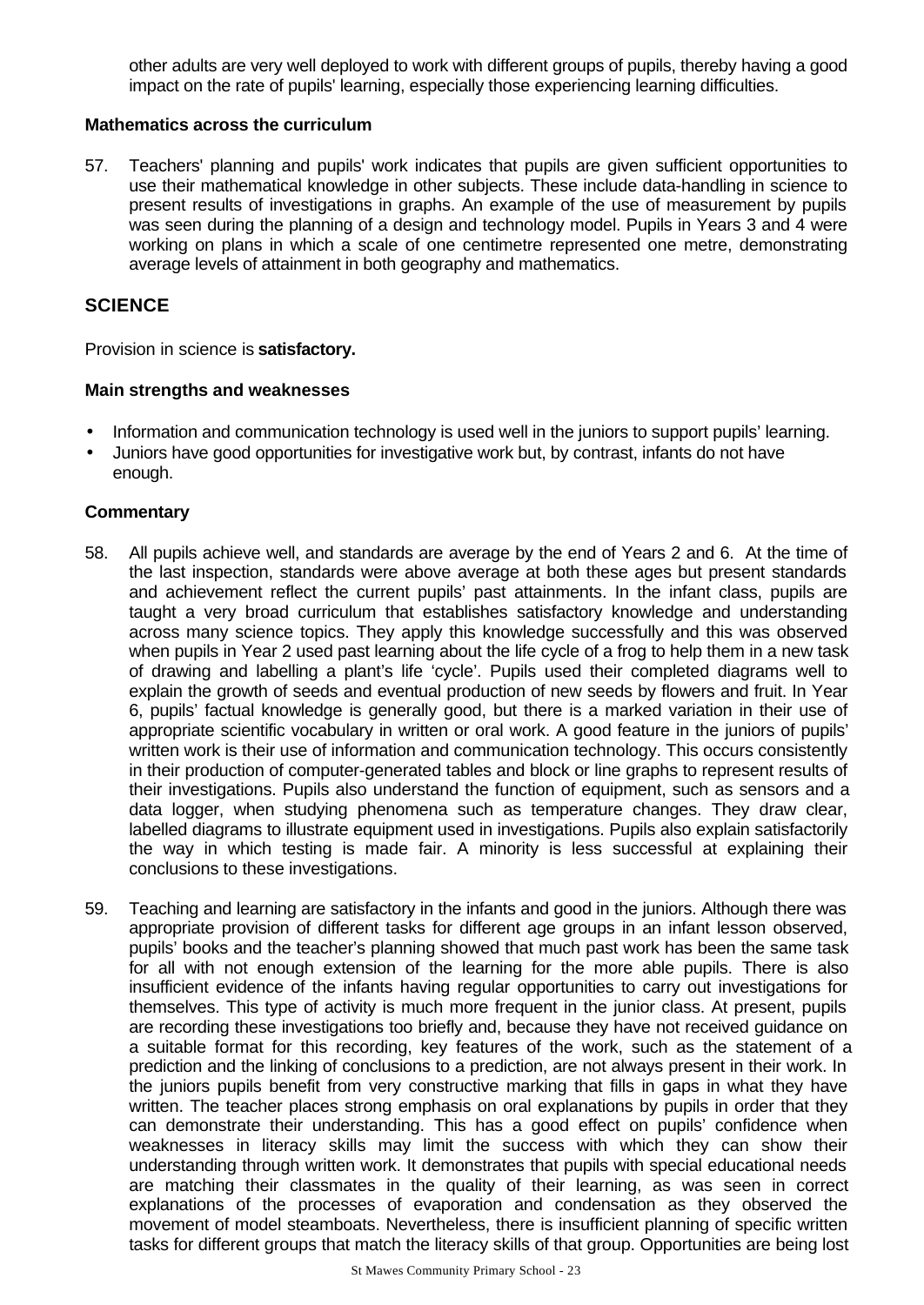for work in science being used to have impact on the development of writing skills. In contrast, pupils in Year 2 have had good writing opportunities such as detailed writing about the environment in their accounts of what it means to be an ECO school.

60. Although science is not included as a major focus in the school improvement plan for the immediate future, the headteacher is aware of the need for review of the curriculum and how it is taught and plans are in place for that review. Environmental education is a strength of the school and pupils gain much understanding of scientific aspects of that through ECO activities, such as the past study of waste management and the weekly ecology club.

# **INFORMATION AND COMMUNICATION TECHNOLOGY**

Provision in information and communication technology is **satisfactory.**

#### **Main strengths and weaknesses**

- The teaching assistant provides good support for colleagues and pupils.
- Pupils with special educational needs use a range of software which helps them to make good progress in their learning.
- Good progress has been made in developing the control, monitoring and modelling aspects of information and communication technology.
- The use of information and communication technology as an aid to learning is not as well developed in the arts and humanities as it is in literacy and mathematics.

- 61. By the end of Year 6, standards are in line with those found in other schools and pupils are achieving well. Although individual pupils were occasionally seen using computers in the infant class, there is insufficient evidence to make a judgement about standards by the end of Year 2.
- 62. The new four-year rolling programme for the juniors, based on national guidelines, now includes aspects of the subject that were missing at the time of the previous inspection, namely control, monitoring and modelling. The range of work seen in control and monitoring has improved. Pupils in Year 3 successfully program a Roamer, a small robot, to find a way through a maze. All pupils produce line graphs to record results and use sensing equipment to record the rate that temperature of liquids decreased during a science investigation. In the juniors were very enthusiastic about their project to write a program to control lights on their sea monsters, so these could 'speak' to each other. Work such as this suggests that there is now a satisfactory range of work in control and monitoring and, by the time the pupils leave Year 6, standards are in line with national expectations in these areas.
- 63. In the infants, pupils are confident when taking photographs with a digital camera, and past work has stimulated some interesting descriptive writing about their school environment. Older pupils in the juniors use information and communication technology to present information in different ways, for example, when they write reports or produce a 'Visitor's Guide to St Mawes'. The latter is a high quality production.
- 64. Infant pupils use the Internet independently to locate information needed for a science topic and a search engine to find photographs of evacuees for their history topic. Most use e-mail. There is some evidence to show that pupils have used a scanner to illustrate their work.
- 65. Pupils with special educational needs are supported very well by some of the programs, such as those which both reinforce mathematical concepts and assess pupils' mathematical understanding.
- 66. Although no direct teaching of information and communication technology was seen, an information and communication technology projector was used during a mathematics lesson in the juniors so that pupils could enter their records on a spreadsheet in order to create a record file. The teacher demonstrated good subject knowledge and pupils were able to enter their personal details easily. However, on this occasion the use of information and communication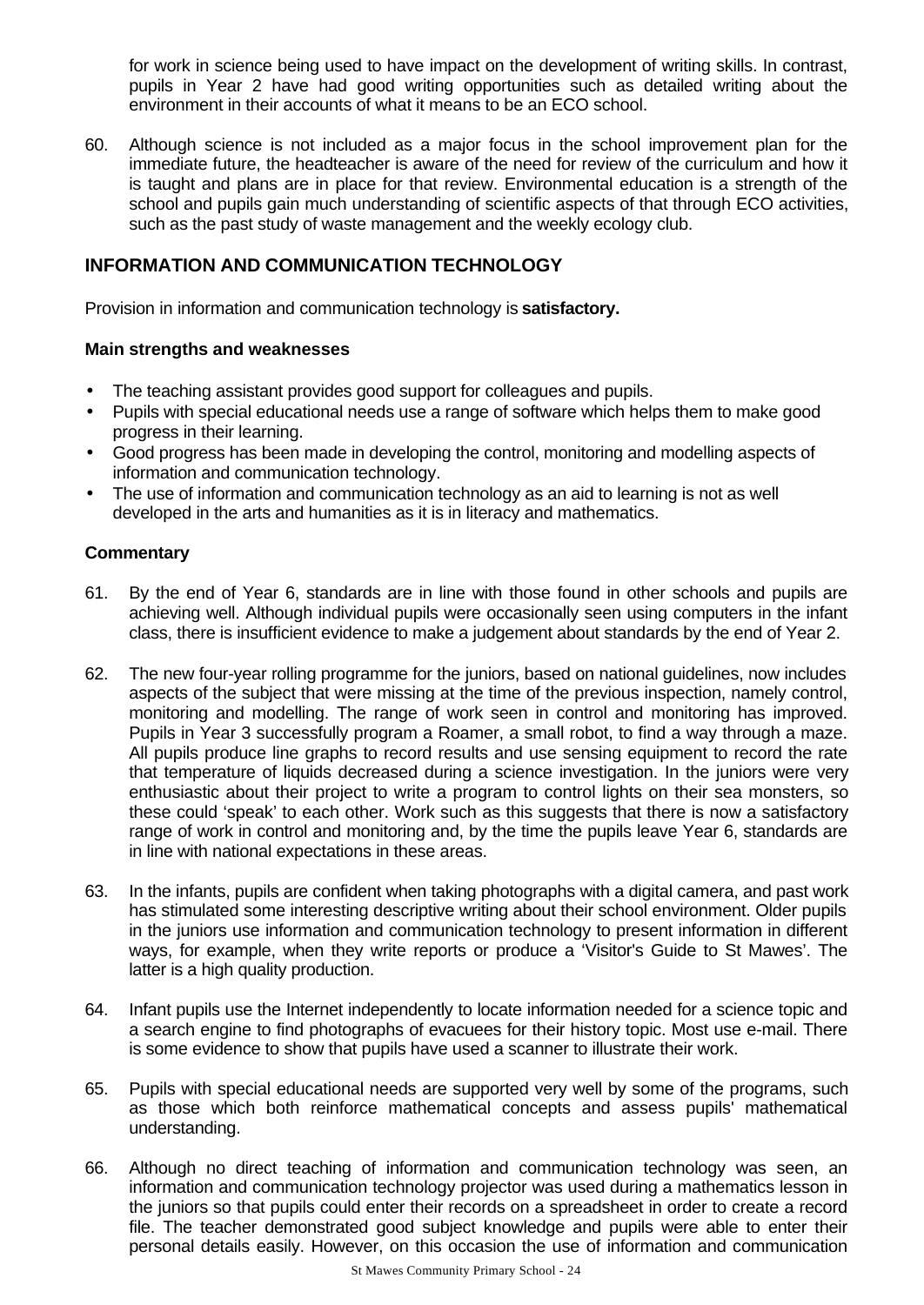technology added little to the pupils' mathematical understanding because there was insufficient time to interrogate the record.

67. Information and communication technology is a current priority for improvement for the school. Two members of staff share responsibility for this. One is the headteacher who provides a clear direction for the subject and has ensured that provision has been improved and extended to meet curriculum requirements in both classes by identifying links between information and communication technology and other subjects and purchasing resources to facilitate this. There are plans to update the school's website with pupils and to continue to increase the skills of all staff. A teaching assistant makes a good contribution to subject management. Her role is to install new software, liase with the information and communication technology technician, support colleagues and ensure that pupils with special educational needs complete their support programs. She has very good knowledge which supports learning for both the pupils and staff. The school's policy for information and communication technology is more detailed than at the time of the last inspection, but fails to include statements about the use of information and communication technology across the curriculum, arrangements for the assessment of progress in the Foundation Stage and arrangements for reporting experiences or progress appropriately at the end of Years 2 and 6.

#### **Information and communication technology across the curriculum**

68. There is considerable evidence to show that information and communication technology is used well to support literacy and mathematics. Work in other subjects, such as art, music, science and design technology, has begun to improve. In music, for example, pupils in Years 3 and 4 have worked with a visiting teacher on a music project investigating use of computers for composition and keyboard performance.

# **HUMANITIES**

No lessons were seen in **religious education or geography** and, therefore, no definitive judgements can be made about the overall quality of provision.

- 69. In **religious education,** lessons are planned based upon Cornwall's agreed syllabus. In the infants, pupils follow a two-year programme so that during the time they are in the class they will learn about religious people, festivals, places, special books and special people. In the juniors, pupils follow a four- year programme which is designed to teach them about Christianity and other major world religions. The timetable shows that the whole school gathers together at some time every day for a daily act of worship. In an assembly during the inspection week, which was led by the local vicar, pupils listened attentively and were able to understand the Lenten significance of the ash cross to those of Christian faith. The majority of pupils were able to reflect in a mature way during a time of prayer.
- 70. A study of the small sample of work by pupils in Year 2 shows that through their story writing they are beginning to develop some understanding of religious ideas through the Bible stories they know. Through their writing, they also describe, with great conviction, their personal feelings about people who are important to them, as in for example, 'My mum is my pride and joy'. They have opportunities to take part in celebrating Christian festivals, through nativity plays, Easter activities, and harvest festival services, often using the local church on these occasions. In the junior class, the pupils' written prayers show awareness of the conventions of Christian prayer, such as giving thanks and asking forgiveness and help. They use appropriately reverent language. They have opportunities to express their own views about what would be important to them in religious ceremonies such as marriage. The attractive displays of work around the school show that pupils have studied and compared significant Christian and non-Christian buildings and represented these in their art work. Pupils' learning about Judaism was enriched by a visiting member of the Jewish faith groups who was able to explain about the Torah.
- 71. In **geography**, it is evident from the whole school overview, from discussions with staff and from sampling a few of the pupils' work books, that geography is taught regularly through a series of topics, designed to link in as much as possible with other subjects. For example, in the juniors when pupils were taking part in the 'Learning through Landscapes' topic, they used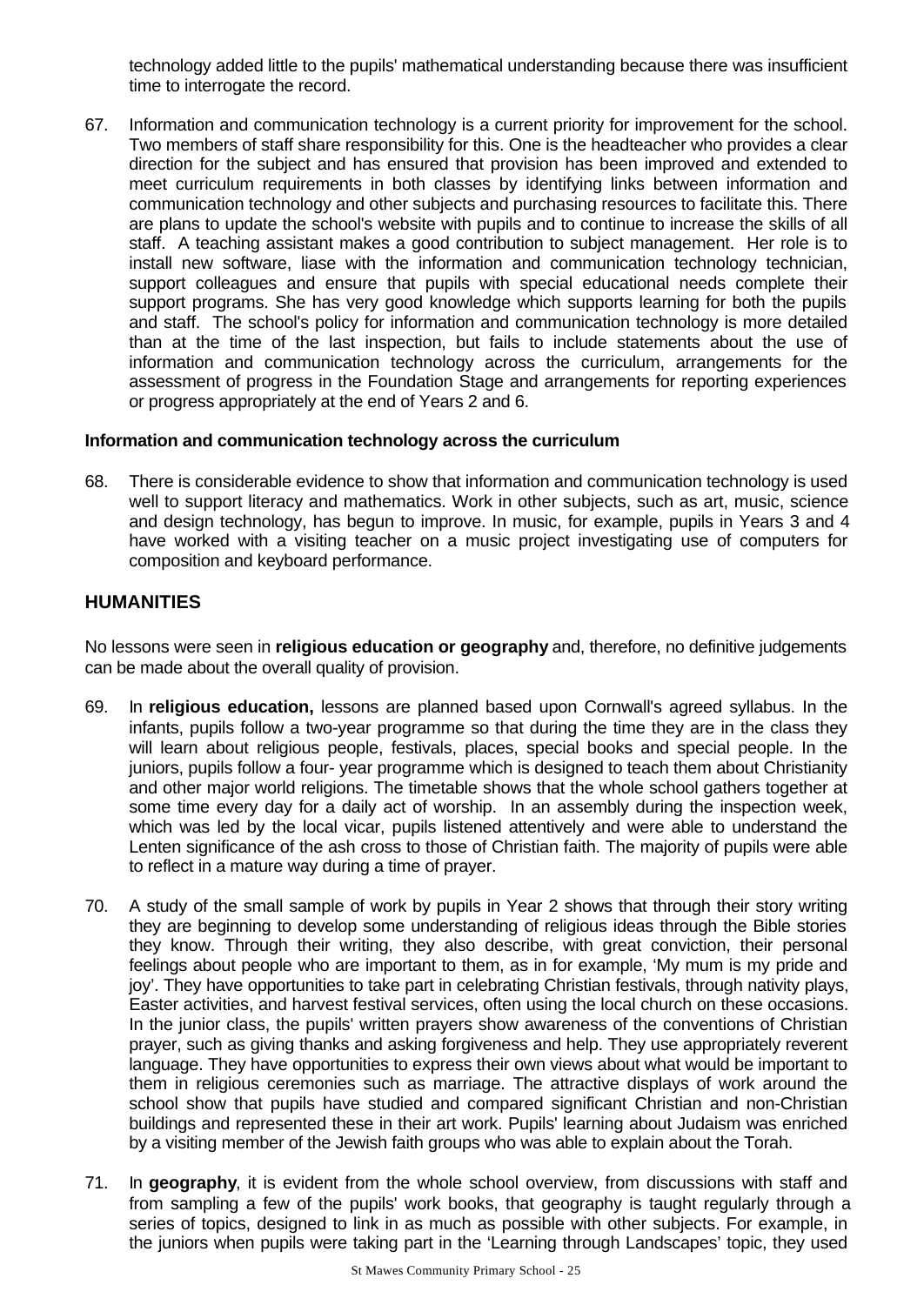their mathematical skills to draw plans of the area. Although the topic-based scheme offers a broad range of work and opportunities for pupils to develop knowledge as they progress through the school, the planning does not indicate which skills are to be developed. Staff are aware of this and there are clear plans to address this shortfall.

- 72. Examples of previous work indicate that infant pupils have some knowledge of the features of Norway through the travels of Barnaby Bear. In the juniors, pupils learn how life is in a different country because they exchange letters with pupils of a similar age in a primary school in Ghana. Activities such as these have helped pupils to develop a greater understanding of world cultures, which is an improvement since the last inspection.
- 73. A particularly strong feature is the work the school does to promote a sense of responsibility for, and pleasure in, the environment. Their work has received recognition, for example by being reawarded ECO status in 2002, and a 'Learning through Landscapes' award in 2003.

### **HISTORY**

Provision in history is **good.**

#### **Main strengths and weaknesses**

- Teaching is imaginative and interesting and promotes lively discussions and good achievement.
- Artefacts, displays, visits and visitors stimulate high levels of interest for all pupils.
- Pupils in Years 1 and 2 are not given sufficient guidance to develop their oral literacy skills when they investigate artefacts.

- 74. Standards in history throughout the school are in line with those expected from pupils of a similar age. By the end of Year 6, achievement by all pupils, including those with special educational needs, is good because of imaginative and interesting teaching which encourages all pupils to make good progress in their learning.
- 75. In the infants, pupils were able to recall enthusiastically some of the artefacts they had seen when visiting a museum recently. Their enthusiasm was further inspired in a lesson in which the teacher showed a box of toys from the past, that she had borrowed from the museum. Older pupils knew why these toys were not made of plastic and a pupil in Year 2 was able to identify that a lead soldier was of similar material to the lead flashing in roofs. As the toys were passed around, another pupil in Year 2 remarked that the stuffing inside a teddy was probably sawdust. As the teacher handed out cards with some descriptive words, such as 'faded' and 'painted', the pupils were able to place them appropriately next to the toys they best described. All pupils recorded and classified the toys by drawing them and some tried to label them. Some pupils in Years 1 and 2 were able to describe some generic characteristics of old toys, such as being chipped, or broken, but found it difficult to talk about what was historically relevant about the toys seen that lesson.
- 76. Samples of pupils work in the juniors show that they present their evidence in a variety of ways, through, for example, maps, reports, graphs, drawings and posters. Much work is completed on worksheets, or copied. As a result, in comparison to pupils of a similar age, there are fewer opportunities for pupils to organise their own thoughts and write independently. Where pupils have written independently, their work shows that standards achieved are typical of those expected for different age groups in the class. For example, pupils of average and higher ability in Year 6 use dates accurately in their writing. They use their knowledge and factual understanding perceptively to describe how people lived during the Second World War.
- 77. In the junior class, the focus for the week of the inspection was Britain in the 1970's. Each morning, pupils would arrive to a background of 1970's music and could if they wish dress up in the style of the 1970's. Pupils learned about the time when the country changed from pounds, shillings and pence to the decimal system of today. Through careful teaching of the values of different coins and tasks to help them convert 'old' money to 'new' money, they could, through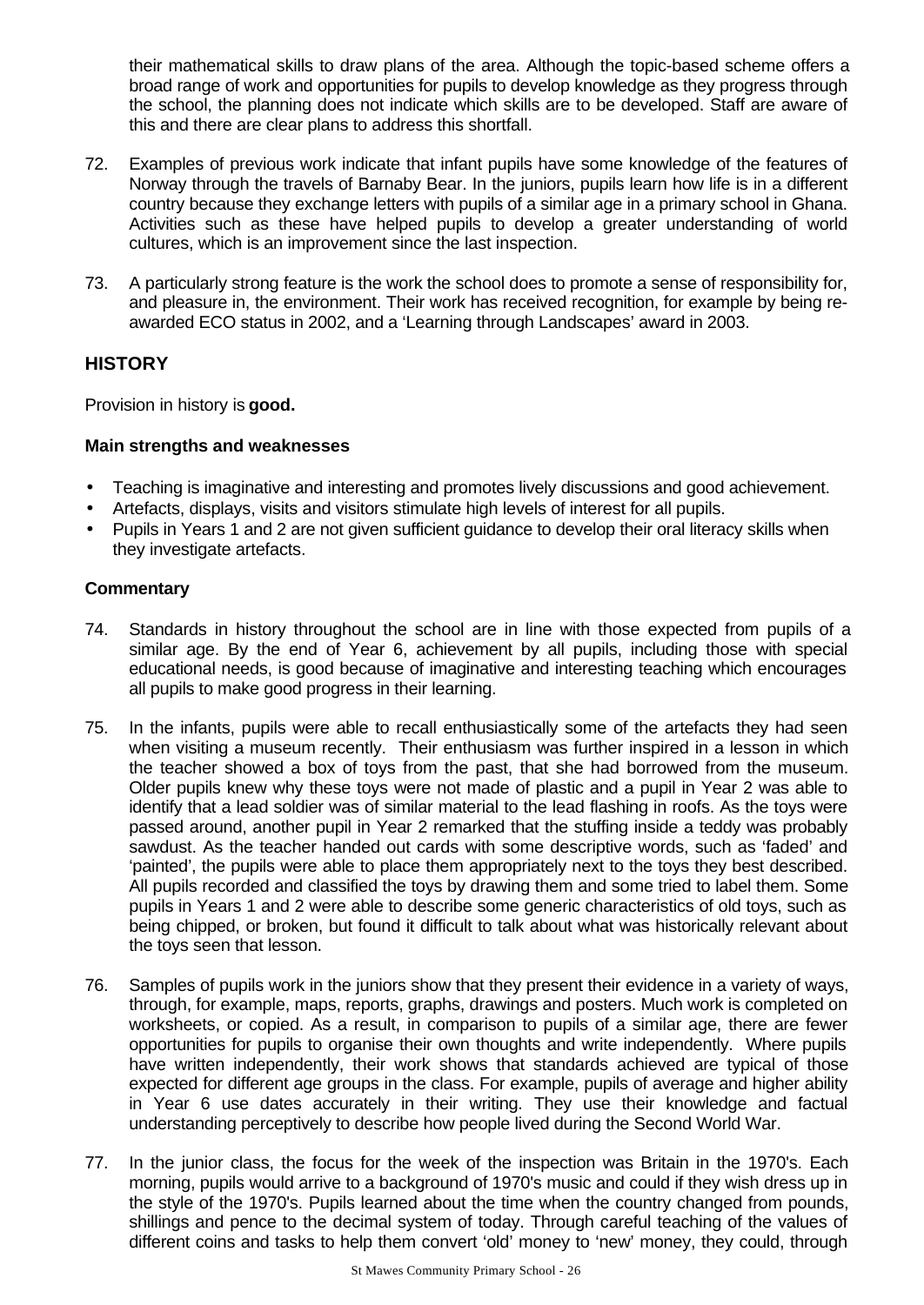their teacher's skilful questioning and good support, begin to understand how difficult the change must have been for old people. Their lively discussions enabled them to begin to think about the challenges that lie ahead if the Euro is adopted. The local MP will be visiting the school in March to help pupils debate this scenario. The teacher's good planning ensured that pupils of all ages, including those with special educational needs, achieved well in this lesson.

- 78. Teaching is satisfactory in the infant class and good in the juniors. Teachers' long term planning shows that the required programmes of study are taught and that learning opportunities are extended well by educational visits, the contributions from visitors to school and good use of artefacts. Lesson plans for juniors are very detailed with tasks carefully matched to the different ages and abilities of the pupils.
- 79. History plays an important part of the curriculum at St Mawes, as it is seen as a medium for the development of literacy and numeracy skills. Teachers ensure that links with other curriculum areas, such as personal, social, health education and citizenship, and information and communication technology, are sound.

# **CREATIVE, AESTHETIC, PRACTICAL AND PHYSICAL SUBJECTS**

As very few lessons were observed in **art and design, design and technology and music**, no definitive judgements can be made about provision. However, the evidence of pupils' work and the high quality of the broad range of learning opportunities provided, indicate that this area of the curriculum is a significant strength and that the school's work has earned it a high status within the local educational community.

- 80. In **art and design** the work of all pupils of all ages, including those with special educational needs, is above the standards typically found in other schools. This is an improvement on the last inspection in the case of the infants. In Years 1 and 2, pupils demonstrate a strong sense of pattern, good control of line and colour in sketches and paintings, and a well-developed ability to create imaginative artwork with different materials. They enjoy a very wide range of learning opportunities within school and beyond. A visit to the Tate at St Ives stimulated pupils' use of coloured acetate to create stained glass windows in the style of Patrick Heron. The local beach has been the site of large and small sculptures using sand, shells and other materials. Pupils' printing skills are put to good, practical use, for example in the production of hand-made Christmas wrapping paper.
- 81. This exciting breadth of learning opportunities is maintained for the pupils in the juniors, whose creativity and technical expertise is often exceptional. The products of their experiences are appreciated by a wide audience, whether displayed locally or further afield, as in the case of that resulting from work with the artist Anthony Frost. This was involvement in an 'Art in the Garden' project at Trebah Gardens that led to gallery display of pupils' work. Artwork is frequently linked to work in other subjects. For example, a history link stimulated carefully designed twodimensional Greek vases and a workshop on Greece at Truro museum was the main stimulus for this. Discussion in religious education prompted very imaginative and thought-provoking 'Images of Heaven'. Characterisation in literacy was interpreted well in full-face and profile portraits. In all cases, high quality work indicated that not only teachers, but also the pupils themselves have high expectations of the standard of which they are capable. The evidence is extensive and the school's achievements are acknowledged by the grants and awards that it attracts. Such success enables the school to submit its application for 'Artsmark Gold' status with considerable confidence.
- 82. In **design and technology**, pupils apply their art and design techniques to good effect to make and decorate products to a high standard. However, while finished products exceed expected standards at the end of Years 2 and 6, standards in other aspects of the subject are not as high. Pupils do not, for example, have enough experience of evaluating their work to decide what works well and what might be improved. There is more evidence of infants learning about and recording the design process than juniors. For example, in Year 2 pupils have recorded the development of their design ideas for puppets in separate stages. They list the materials to be used in the making of products such as Christmas cards. The few examples of design by juniors lack such detail and are not labelled. The school's ECO work has been an effective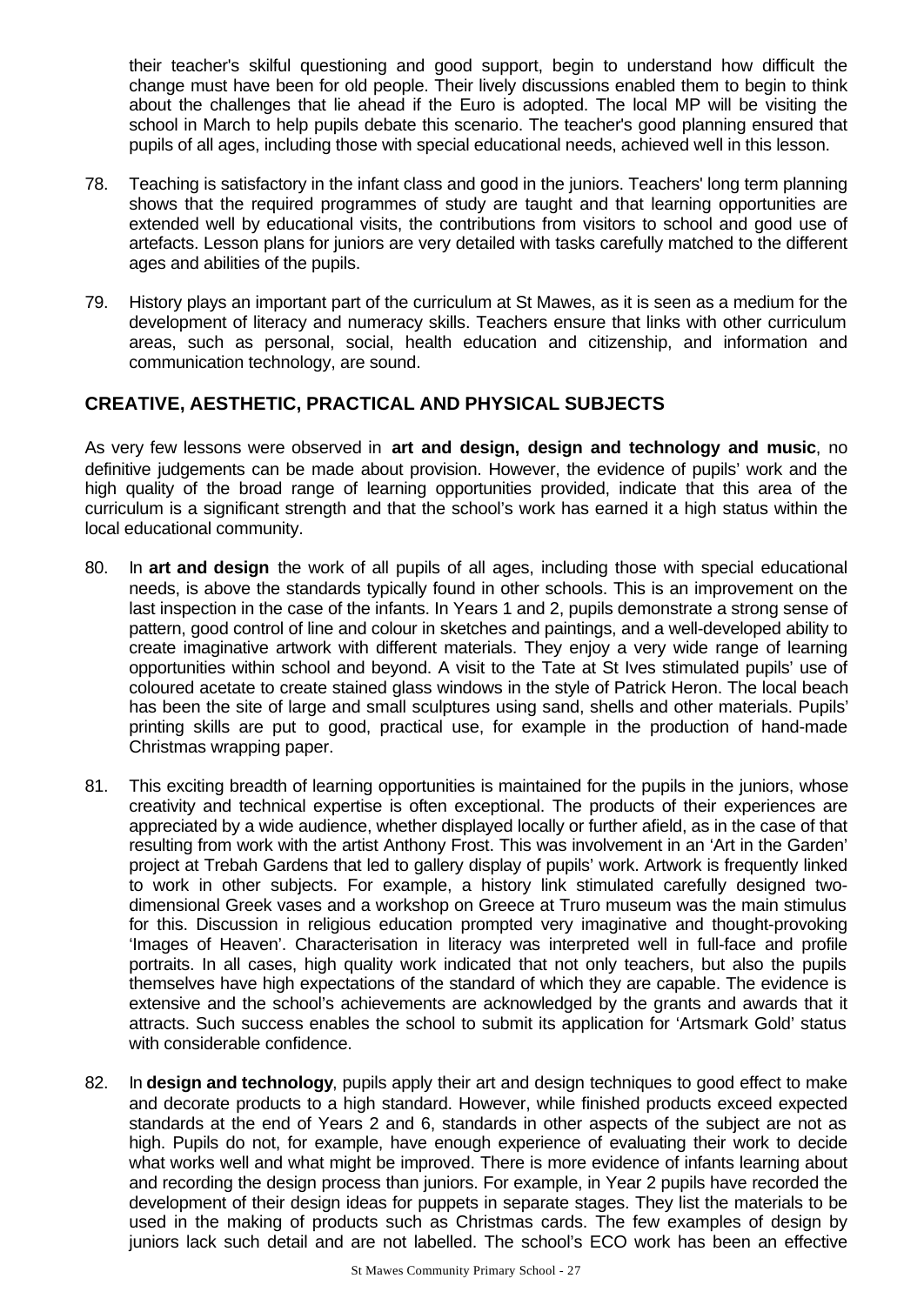starting point for recent junior projects. For example, a range of products made from recyclable materials, such as an 'ECO-friendly' bag, glove puppets, badges and bean bags confirm both good making skills and environmental awareness. There has been good use of information and communication technology with initial designs being computer-generated. Teaching and learning, in the one lesson observed in the juniors, were satisfactory. The learning to be achieved was explained clearly. Materials had been pre-selected and prepared by the teacher, leaving little opportunity for decision-making and choice by the pupils themselves. Pupils worked conscientiously and enjoyed the task of using a lever to create movement in a model, which also had to light up.

83. One **music** lesson was observed, in the infant class, but there is insufficient evidence to make an overall judgement about provision in general or about pupils' standards and achievement. The satisfactory teaching and learning observed provided good opportunities for pupils in the infants to explore the sounds made by a wide range of percussion instruments. Pupils worked well in pairs and gave a wide, imaginative range of ideas about the sounds in the environment that they were reminded of when an instrument was played. Several tape recorded performances of pupils in the juniors playing their own compositions illustrated that they are interpreting themes creatively and with good performance skills. The soundtracks composed to accompany a short film extract captured the mood convincingly. The waste management project was imaginatively used as stimulus for pupils to create sound pictures of, for example, metal and glass re-cycling. The opportunities for pupils to learn to play an instrument include flute and recorder lessons by visiting specialist teachers and additional recorder tuition by school staff. These instrumentalists and other pupils perform regularly as accompanists in school assemblies, as when pupils in Year 2 played shakers. The good links with the local secondary school that are having good impact on arts provision in general include an opportunity to listen to that school's Samba Band and to attend musical workshops at the school.

### **PHYSICAL EDUCATION**

Provision in physical education is **good.**

#### **Main strengths and weaknesses**

- A broad school curriculum is supplemented by a good range of additional opportunities.
- Good use is made of the expertise of both visiting and school-based teachers.
- Pupils have good understanding of the importance of health-related exercise.
- Parents and other volunteers make a good contribution to the sporting life of the school.

- 84. The school promotes physical education strongly. In its attempts to compensate for its physical isolation from other schools and its small number of pupils, every effort is made to extend learning opportunities by developing initiatives with other schools and ensuring that there is good involvement in tournaments and other competitions in a wide variety of sports. The athletics lessons taught during the inspection encapsulate all of the strengths listed above. The good teaching, to both infants and juniors, by the visiting school sport co-ordinator from a local college, promoted enthusiasm, skill development and a good appreciation of the effects of exercise on the body. Pupils' standards, by the end of Years 2 and 6, match those found in this area of activity in other schools.
- 85. Discussions with staff and feedback from parents confirm the very good impact of the specialist expertise in dance of the part-time teacher at the school. Planning indicates a well-structured programme and the provision of very good learning opportunities linking music and dance. The external facilities of a good-sized playground area and the school field enable a wide games programme to be taught. Pupils also make good use of the playground for self-initiated games and skill practice at lunchtimes. They organise the distribution of games equipment in the 'Huff and Puff' scheme and pupils of all ages regularly take advantage of this opportunity. The high level of pupil responsibility contributes well to their social development. Older pupils also have responsibility for leading the daily 'Wake and Shake' exercise programme that is held at the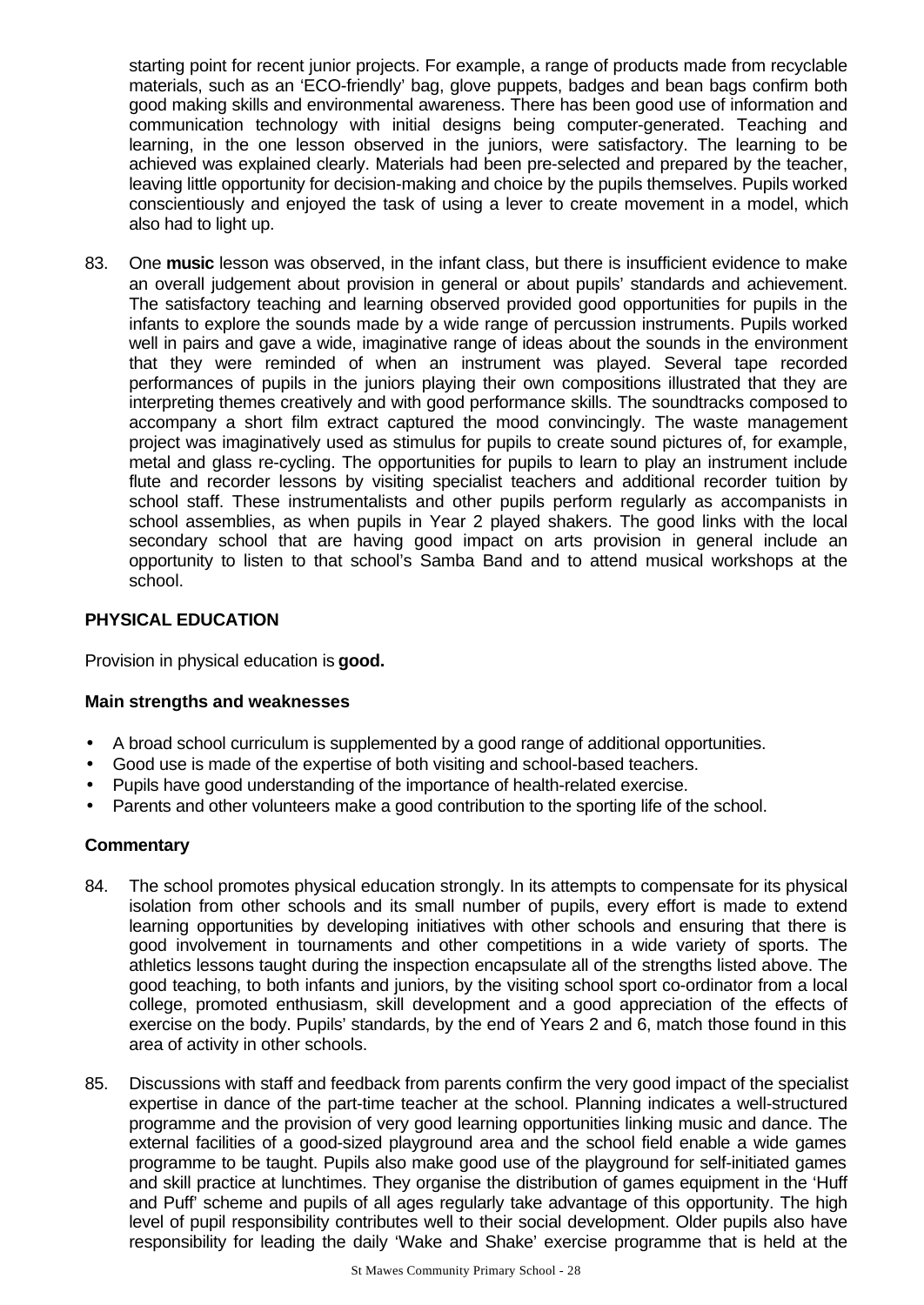start of each school day. In groups of two or three, Year 5 and 6 pupils who have been trained to do so, lead a short, sharp exercise routine that a good number of pupils, some staff and on one occasion a visiting school inspector find vigorous and enjoyable.

86. To further extend pupils' appreciation of the benefits of exercise, teachers, governors and parents all contribute to a broad extra-curricular programme. During the inspection, the good impact of governors on football and netball training was noted. Levels of attendance at clubs are very good. The breadth of learning opportunities now provided and the raised status of physical education and sport indicate a good improvement in provision since the last inspection.

# **PERSONAL, SOCIAL AND HEALTH EDUCATION AND CITIZENSHIP**

Provision in personal, social and health education and citizenship is **good.**

#### **Main strengths and weaknesses**

- Pupils respond very positively to the good support and guidance from staff, especially in wholeclass situations.
- Relationships between all adults and pupils are very good.
- The school's environmental education work makes an outstanding contribution to pupils' development.
- The school's involvement with other schools and communities ensures there are many opportunities to enrich learning and social development.
- Pupils have good opportunities to lead and manage aspects of school life.
- A few pupils have unsatisfactory attitudes to learning and managing their behaviour when working together in a small group.

- 87. The school has a very caring family ethos. Adults and pupils work very well together while older pupils demonstrate a high level of care for younger members of the school. In recent years the numbers of pupils with behavioural, social and emotional difficulties has increased. These pupils respond very positively to the good range of strategies the school has in place to support them, especially in whole class situations, and these have good impact on the pupils' personal development.
- 88. In the reception class, good support and guidance has resulted in pupils developing good social skills when they are listening to their teacher, working at their tasks or playing with each other. In Year 3, where a personal, social, health education and citizenship lesson was seen, pupils used booklets from the sponsored scheme 'Young Enterprise 2003' to learn about the importance of service workers, such as the police, the lollipop lady and the road-sweeper in the community. They quickly understood that it is the government who 'pays them', and completed a simple matching task with ease before taking part in a game designed to teach them how and why workers pay taxes. Their level of understanding about features of a community is in line with pupils of a similar age, although some pupils' responses to questions and their attitudes to work were unsatisfactory. Despite being in a small group, on this occasion some pupils found it difficult to listen carefully to others and to contribute thoughtfully. The teaching assistant's very good assessment of pupils' behaviour and attitudes towards these lessons reflects the need for continued efforts to improve attitudes to learning of some pupils in Year 3.
- 89. The school gives opportunities for pupils to lead and manage aspects of school life. For example, in the juniors pupils take responsibility for organising other pupils' activities, such as borrowing games equipment during the lunchtime break and help to lead the early morning 'Wake and Shake' exercise routine. On other occasions, such as playtimes, older pupils often help younger pupils by playing with them or helping to solve minor disagreements.
- St Mawes Community Primary School 29 90. The development of good personal, social and health education and citizenship skills is a very important part of the school's work. The school's policy meets statutory requirements for sex and relationships education and drugs education. There is a rigorous scheme of work with plentiful resources. The headteacher and her staff provide good role models in their day-to- day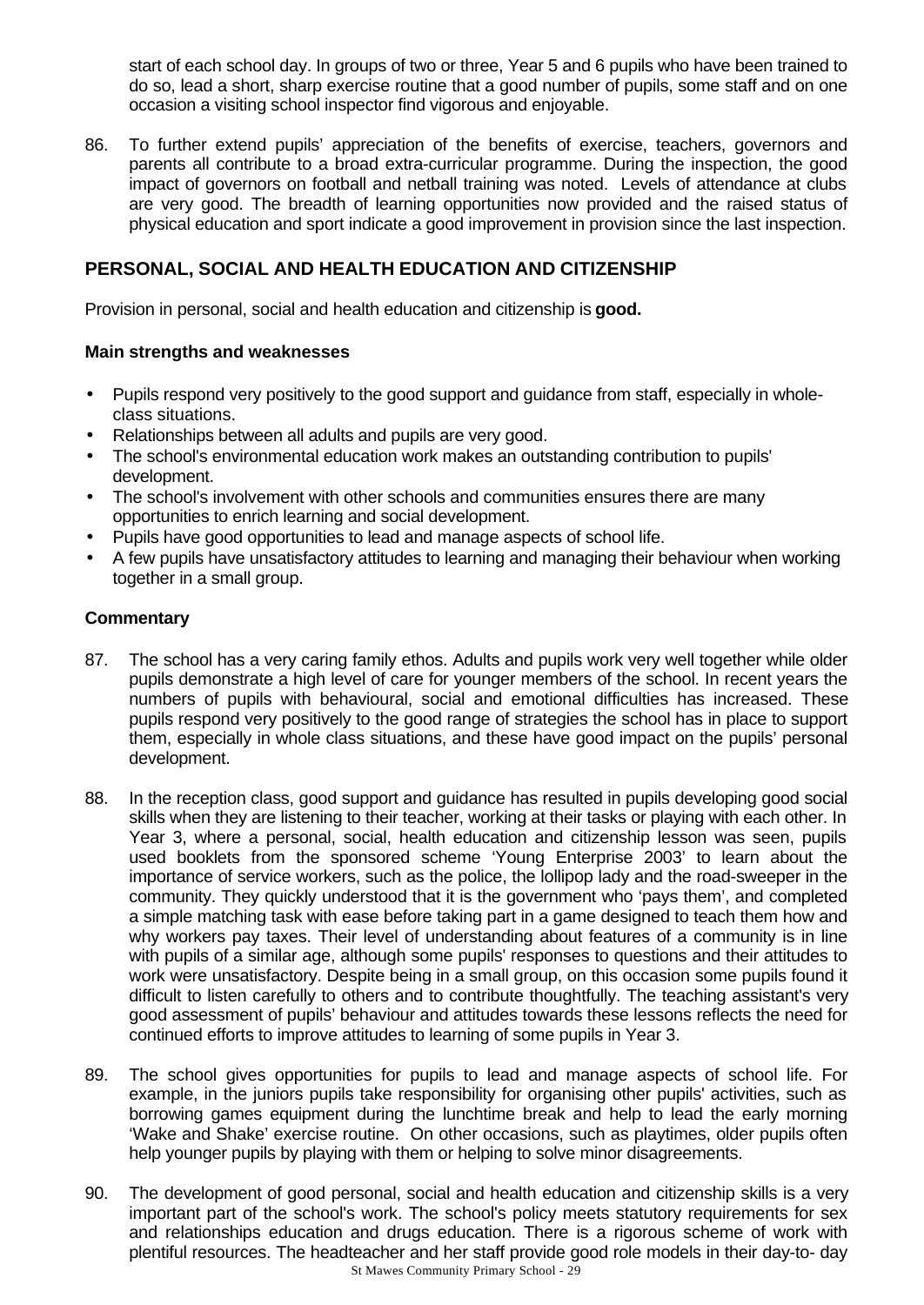activities. However, most striking is the school's ECO work which makes an outstanding contribution towards the development of social skills and citizenship. Pupils have been given opportunities to improve their school and community grounds and in doing so work with other pupils and adults on exciting and innovative projects. Despite the lack of space, the school has a strong commitment to recycling and is developing positive approaches to a range of environmental issues such as beach cleaning and tree planting. Since the last inspection, when cultural development was relatively weak, the school has responded very well by developing links with, for example, a school in Ghana, becoming involved in the 'Rights Living' project so pupils can learn about fair trade and sustainable development in under-developed countries. These, together with the 'Young Enterprise programme, provide pupils with some real insight into the world of work, showing good improvement since the last inspection.